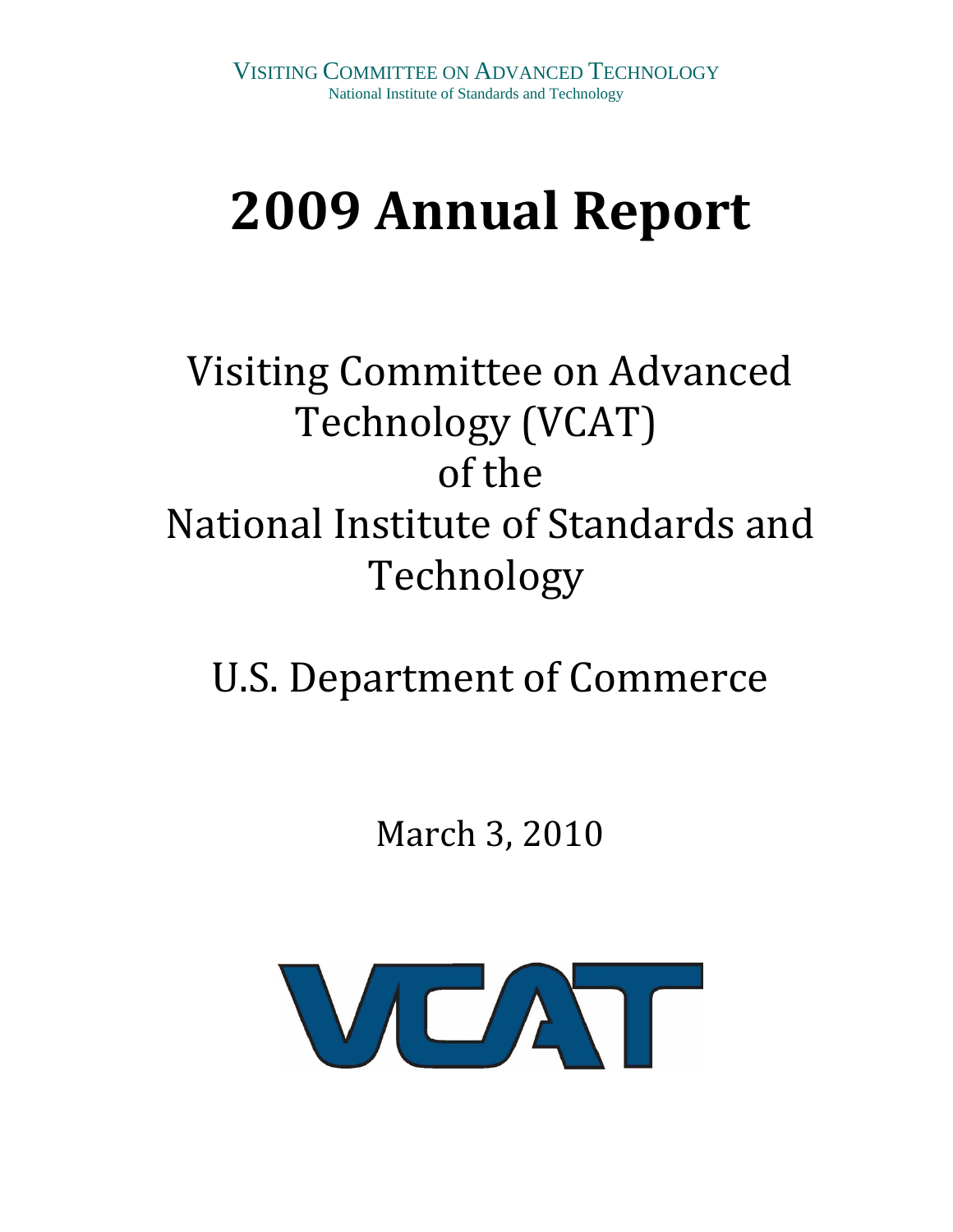## **VISITING COMMITTEE ON ADVANCED TECHNOLOGY**

National Institute of Standards and Technology

## **Table of Contents**

k,

l,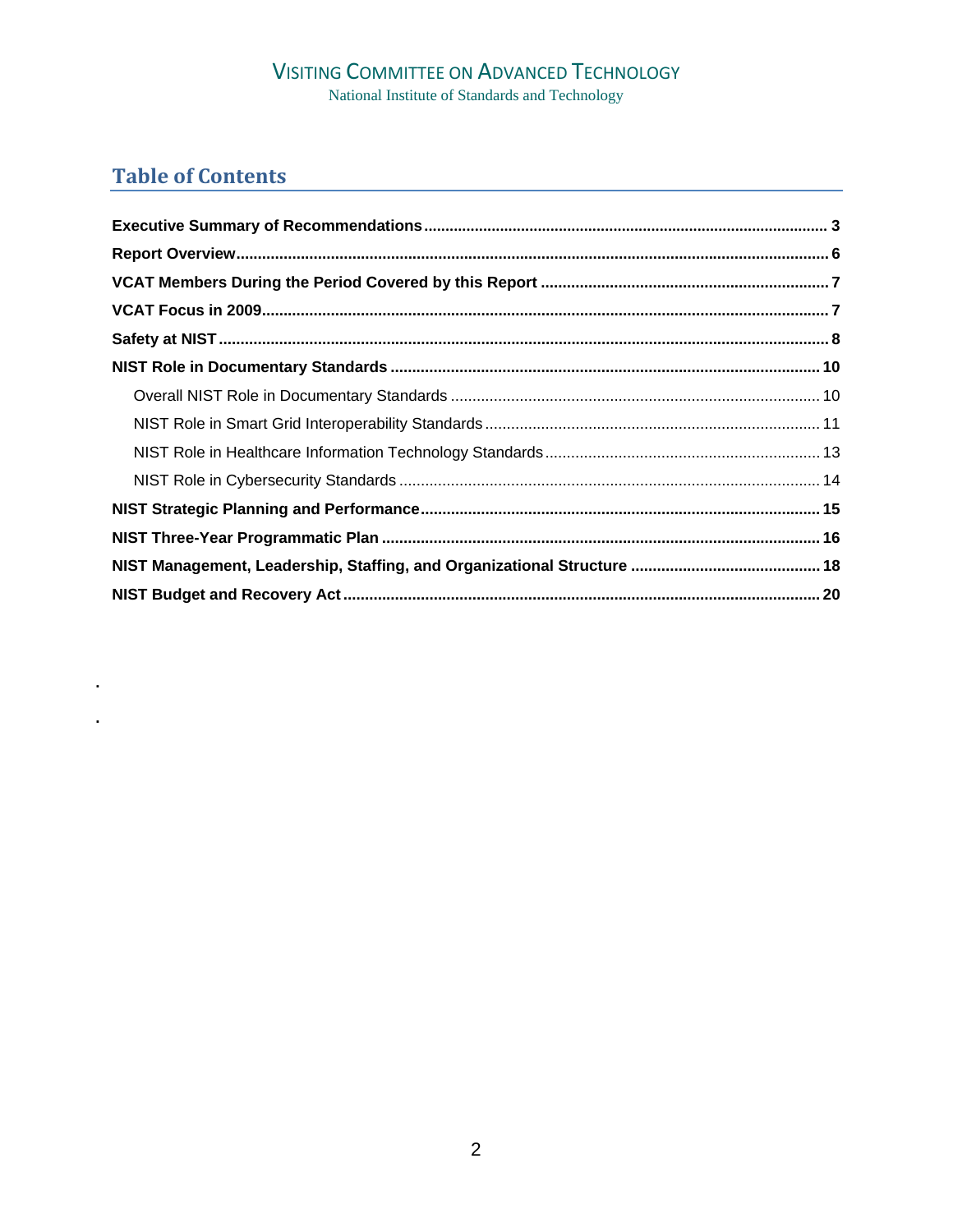## **Executive Summary of Recommendations\_\_\_\_\_\_\_\_\_\_\_\_\_\_\_\_\_\_\_\_\_\_\_\_\_\_\_\_\_\_\_\_\_\_\_\_\_\_**

The National Institute of Standards and Technology (NIST) is vital to the economic and infrastructural well-being of the Nation. The United States continues to excel in translating basic research into new technologies due to its world leading commercial and industrial infrastructure. Efficiently deploying these new technologies in commercial products creates new prospects for economic growth and maintains U.S. competitiveness. It is often underappreciated that new technologies require the development of standards which can facilitate interoperability, as well as provide performance, safety, efficiency and economic benefit metrics, and benchmarks. For the past 100 years, NIST has vigorously acted on requests from U.S. industry and fellow government agencies to provide both first responder and sustained efforts in support of U.S. economic growth. NIST provides a superb staff and excellent facilities for developing measurement standards, supplying standard reference materials, and supporting progress in measurement science in both established and emerging areas of U.S. commerce.

In his first year in office, President Obama launched several major initiatives designed to encourage the introduction of new technology to address several areas of critical national need and to enhance the competitive position of U.S. industry. These initiatives demand a leadership role by NIST to develop programs to provide a framework to assist the government and U.S. industry to achieve the President's goals. These initiatives include:

- Reducing medical costs and improving quality of health care by developing and deploying a universal standardized electronic medical records capability;
- Improving U.S. energy efficiency and accelerating the adoption of renewable energy resources by establishing a 'smart' electrical grid utility;
- Protecting the U.S. cyber network from disruption due to accidents and deliberate attacks; and
- Accelerating the translation of biomedical research into effective diagnostic and therapeutic tools by improving and streamlining the drug development process.

During the course of its work during 2009, the NIST Visiting Committee on Advanced Technology (VCAT) reviewed key elements of the NIST program and developed a set of recommendations for consideration by NIST management. These are set out below and amplified in the body of the text of this report.

## *The NIST VCAT of 2009 makes the following recommendations:*

### *SAFETY RECOMMENDATIONS:*

- ¾ *Eliminate common safety concerns. The VCAT continues to observe safety practices that are not consistent with a world-class safety-focused laboratory. The inconsistencies among individual laboratories suggest that safety is not yet part of a pervasive leadership-driven culture.*
- ¾ *Proactively seek advice from external experts. First, conduct a series of visits to research laboratories known to have excellent safety records and a strong safety culture. The NIST leadership has already initiated these visits and several best practices have been identified for implementation. Second, the Director should establish an independent, external review committee to assist the organization in monitoring the implementation of world-class safety practices in the laboratories.*

## *NIST OVERALL ROLE IN STANDARDS RECOMMENDATIONS:*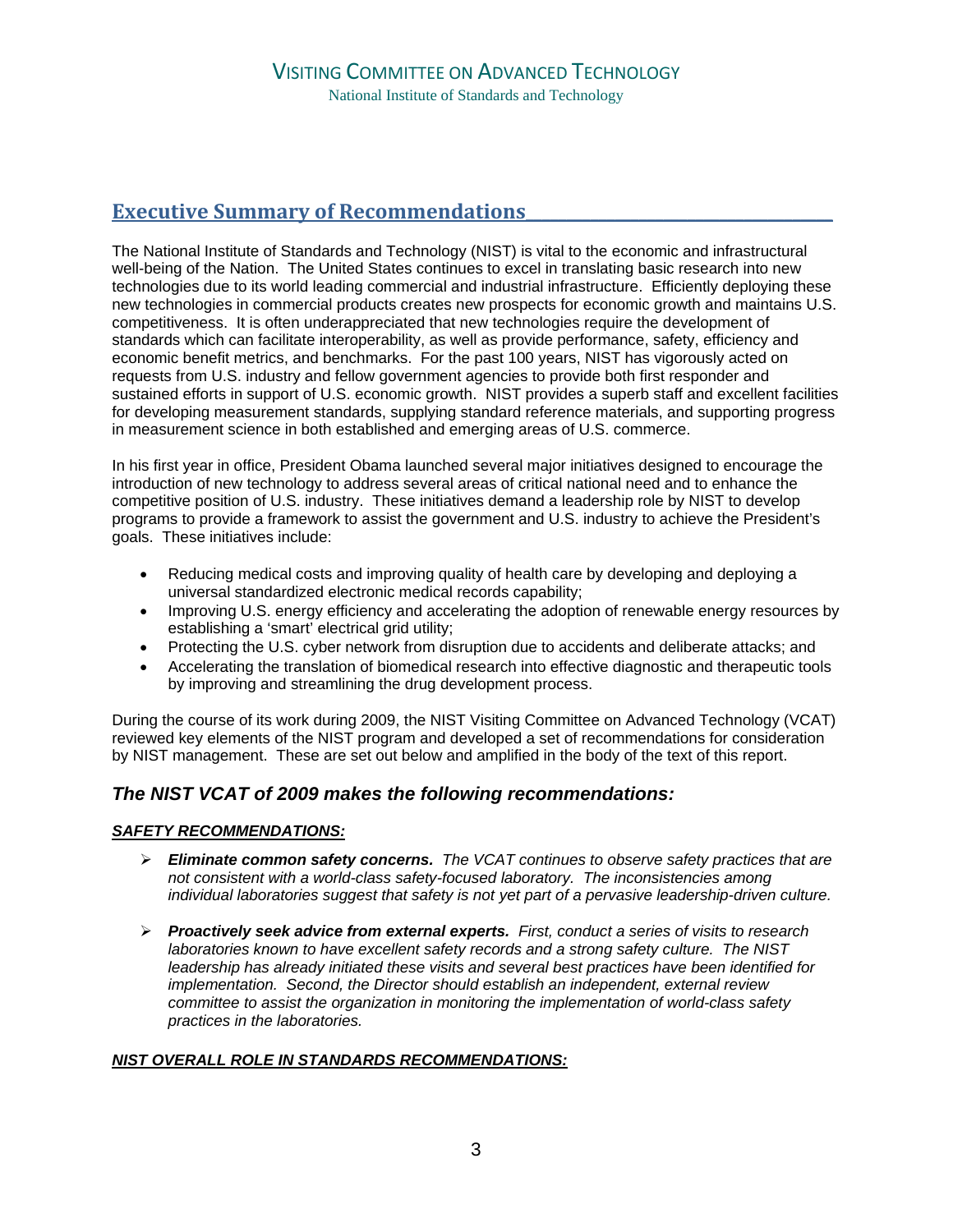¾ *Serve as the principal inter-agency convener for documentary standards affecting national, international,and/or inter-agency interests by obtaining executive branch authority. The Department of Commerce (DOC) should sanction such a role for NIST where NIST would serve* 

*to coordinate the development of action plans and assure that overall architectural integrity of the standard is preserved. NIST would coordinate the application of expertise across relevant agencies.* 

¾ *Promote and facilitate the development and use of international standards by insuring coordination with the State Department, the Office of the United States Trade Representative (USTR), and other agencies that share similar interests.* 

#### *NIST ROLE IN SMART GRID INTEROPERABILITY STANDARDS RECOMMENDATION:*

¾ *Engage with the Consumer Product Safety Commission to assure that the Information Technology (IT) standards for Smart Grid provide for the kinds of consumer appliance safety testing undertaken by Underwriters Laboratories.* 

#### *NIST ROLE IN HEALTHCARE IT STANDARDS RECOMMENDATIONS:*

- ¾ *Acquire expertise in the Healthcare IT sector by a combination of direct employment, delegating responsibility to and borrowing staff from agencies with the requisite expertise.*
- ¾ *Adopt the role of convener and facilitator of Healthcare IT documentary standards efforts, engaging sources from within the U.S. government and the private sector as appropriate to the task similar to NIST's responsibility in the Smart Grid program.*

#### *NIST ROLE IN CYBERSECURITY STANDARDS RECOMMENDATIONS:*

- ¾ *Expand collaborations with the Department of Energy (DOE), the National Security Agency (NSA), the National Science Foundation (NSF), and the Department of Homeland Security (DHS) (among others) to assure coordination among multi-agency security research, development, and standardization programs.*
- ¾ *Continue and potentially expand efforts in testing and evaluation of cryptographic standards including interoperation of distinct implementations.*
- ¾ *Consider assisting in evaluating the security of widely used open source software.*

### *STRATEGIC PLANNING RECOMMENDATIONS:*

- ¾ *Continue a multi-year strategic planning process with annual updates to articulate the programmatic directions to the NIST technical personnel. Incorporate input from NIST stakeholders and customers into the process that is necessary to establish priorities and execute NIST's mission.*
- ¾ *Use the Bioscience Planning document and the associated workshop initiative as a model for other application (industrial) segments.*
- ¾ *Develop an annual Implementation Plan as part of the strategic planning process.*

#### *THREE-YEAR PROGRAMMATIC PLAN RECOMMENDATIONS:*

¾ *Continue efforts toward making multi-year planning an institutional culture.*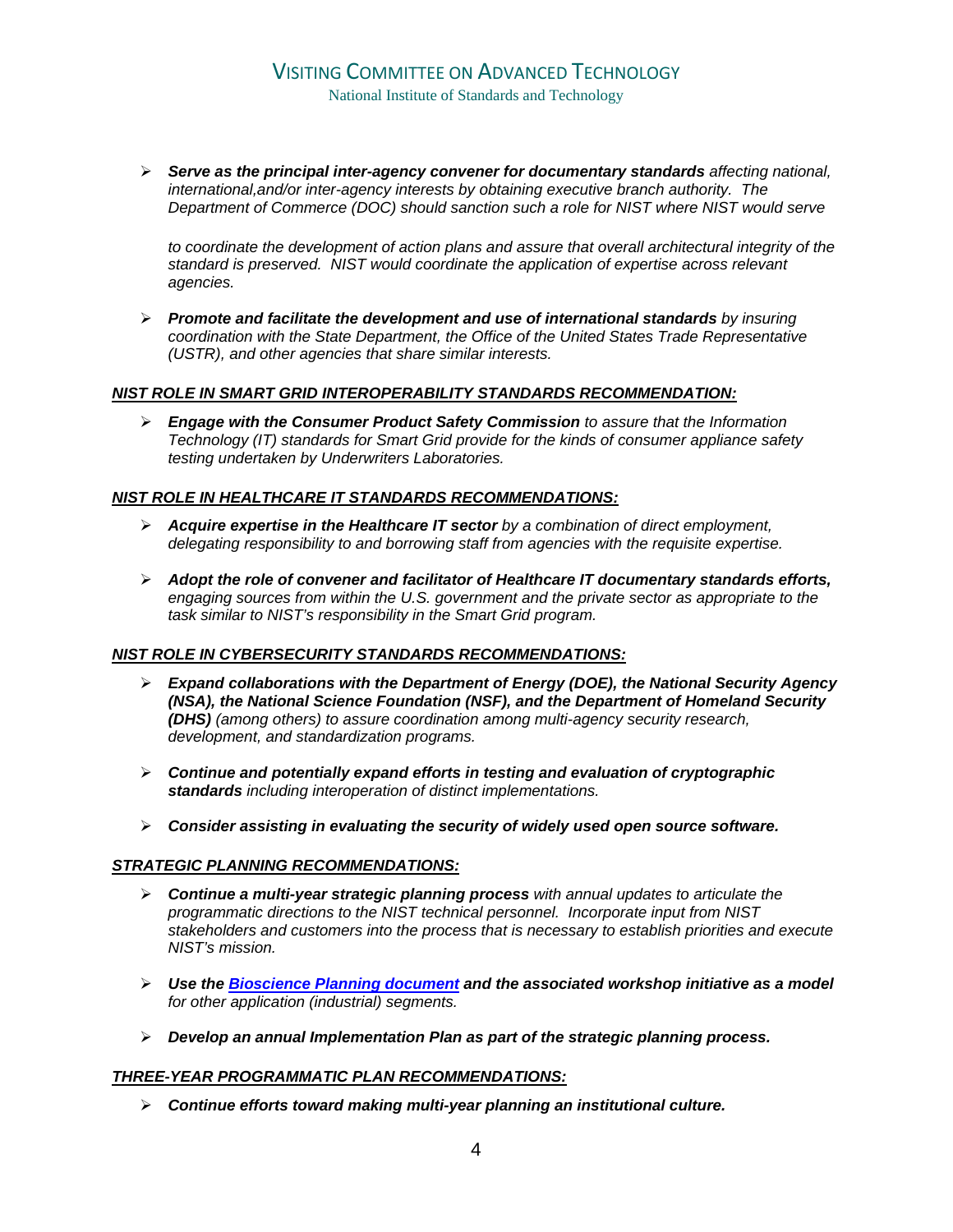- ¾ *Assure external and intra-government partnerships are clearly defined and are an integral part of planning and implementation.*
- ¾ *Balance the reporting of new initiatives in future multi-year planning documents with discussion of ongoing research activities and of programs that will be discontinued. This discussion should include a clear description of the plan that meets the resource requirements, both people and facilities, for the future portfolio.*

#### *MANAGEMENT, LEADERSHIP, STAFFING, AND ORGANIZATIIONAL STRUCTURE RECOMMENDATIONS:*

- ¾ *Complete the evaluation of organizational structures that can most effectively support the achievement of the goals and priorities described in its three-year programmatic plan. The NIST Director and his key management already have this process well underway. It does and should include input from stakeholders including VCAT, Congressional staff, industry, and the NIST researchers.*
- ¾ *Obtain approval for and begin implementation of this organizational structure no later than the beginning of the second half of 2010. The VCAT supports the NIST leadership in designing and evaluating organizational alternatives and arriving at an optimized organizational recommendation.*

### *BUDGET AND RECOVERY ACT RECOMMENDATIONS:*

- ¾ *Complete expeditiously the improvement of scientific and measurement capabilities, including neutron facilities, necessary for NIST and the U.S. industrial users of the facilities to remain in a competitive position in relation to European and Japanese facilities and to enable the United States to develop future generations of physical scientists and engineers.*
- ¾ *Complete NIST construction projects at the Boulder facility.*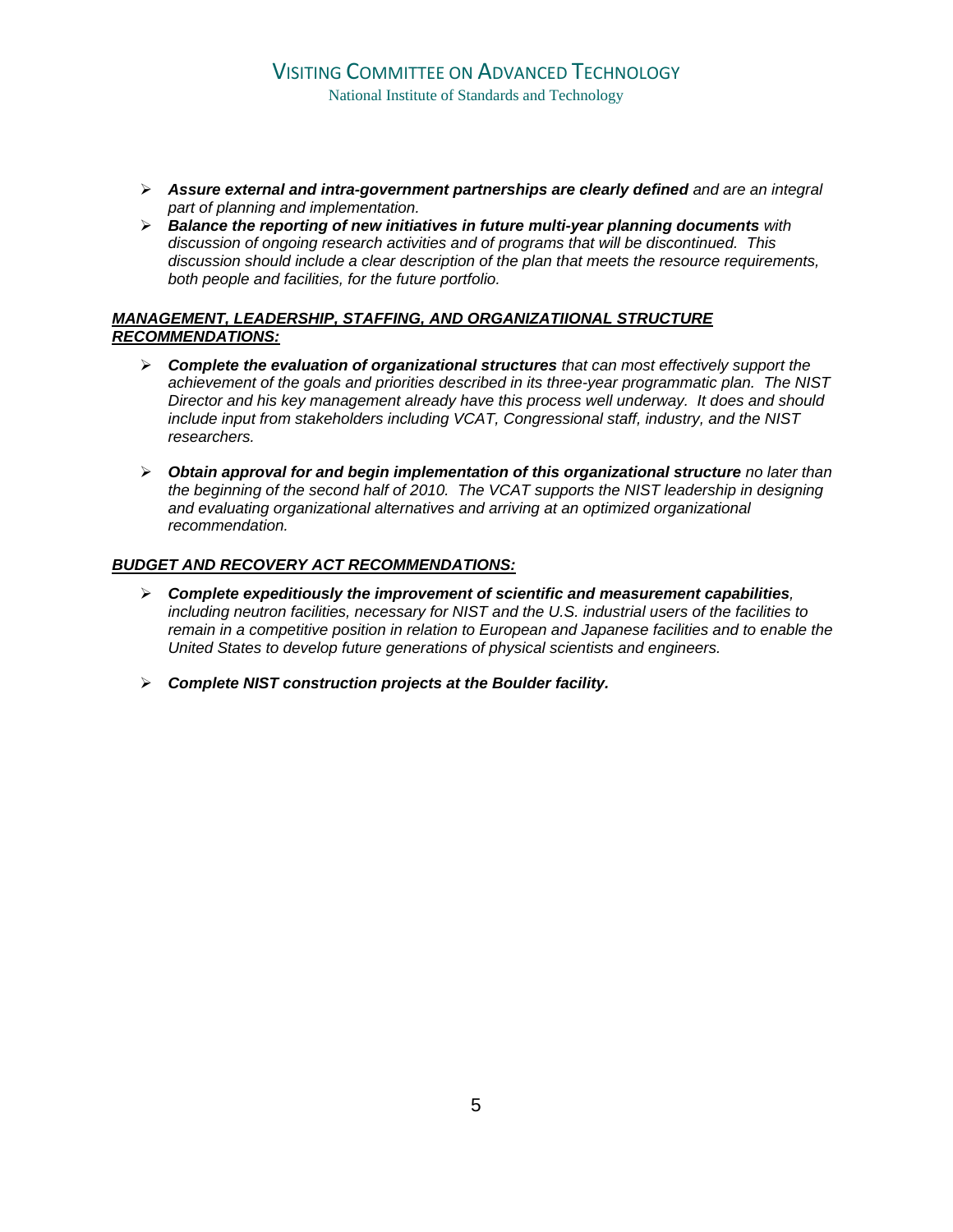## **Report Overview\_\_\_\_\_\_\_\_\_\_\_\_\_\_\_\_\_\_\_\_\_\_\_\_\_\_\_\_\_\_\_\_\_\_\_\_\_\_\_\_\_\_\_\_\_\_\_\_\_\_\_\_\_\_\_\_\_\_\_\_\_\_\_\_\_\_\_\_\_**

In this report of the VCAT, we review new initiatives and ongoing programs at NIST which we are confident will provide critical resources to assist U.S. industry and government agencies in meeting the critical national needs identified by the President.

The VCAT was established in its present form by the Omnibus Trade and Competitiveness Act of 1988 and updated by the America COMPETES Act. The VCAT charter includes reviewing and making recommendations regarding general policy for NIST, its organization, budget, and programs within the framework of applicable national policies as set forth by the President and the Congress. In addition, the America COMPETES Act calls for the VCAT to comment on NIST's three-year programmatic plan in its annual report to Congress. This 2009 annual report covers the March 2009 through the February 2010 meetings.

The Committee reviews the Institute's strategic direction, performance and policies, and provides the Secretary of Commerce, Congress, and other stakeholders with information on the value and relevance of NIST to the U.S. science and technology base and to the economy. Over the past year, the Committee has been active in assessing NIST's progress in the following areas:

- Documentary standards:
	- Smart Grid
	- Healthcare IT
	- Cybersecurity
- Strategic planning and performance
- **Safety**
- Organizational Structure

The Committee reviews a significant portion of NIST programs through direct discussion with NIST leaders, scientists, and engineers. Reactions and observations are presented candidly to the NIST senior management and other attendees at each meeting. This feedback encourages continuous improvement in key areas in the overall operation. The Committee also visits various NIST Laboratories and satellite facilities to review and discuss the research projects directly with the technical staff. These laboratory tours help the Committee assess the impact of NIST research, determine the progress towards meeting the goals of the strategic plan, and assess the efficacy of the facility infrastructure.

The charter of the Committee calls for the Director of NIST to appoint the members of the Committee. Members shall be selected on a clear, standardized basis in accordance with applicable Department of Commerce guidance. Members shall be selected solely on the basis of established records of distinguished service; shall provide representation of a cross-section of traditional and emerging United States industries; and shall be eminent in fields such as business, research, new product development, engineering, labor, education, management consulting, environment, and international relations. No employee of the Federal Government shall serve as a member of the Committee. Members are appointed for staggered three-year terms.

Three new members were appointed during the period covered by this report: Dr. Tony Haymet (Scripps Institution of Oceanography, UC San Diego), Dr. Alton D. Romig (Sandia National Laboratories) operated by Lockheed Martin Corporation, and Dr. Darlene J.S. Solomon (Agilent Technologies).

This report highlights the Committee's observations, findings, and recommendations. Detailed meeting minutes and presentation materials are available on the NIST web site at www.nist.gov/director/vcat.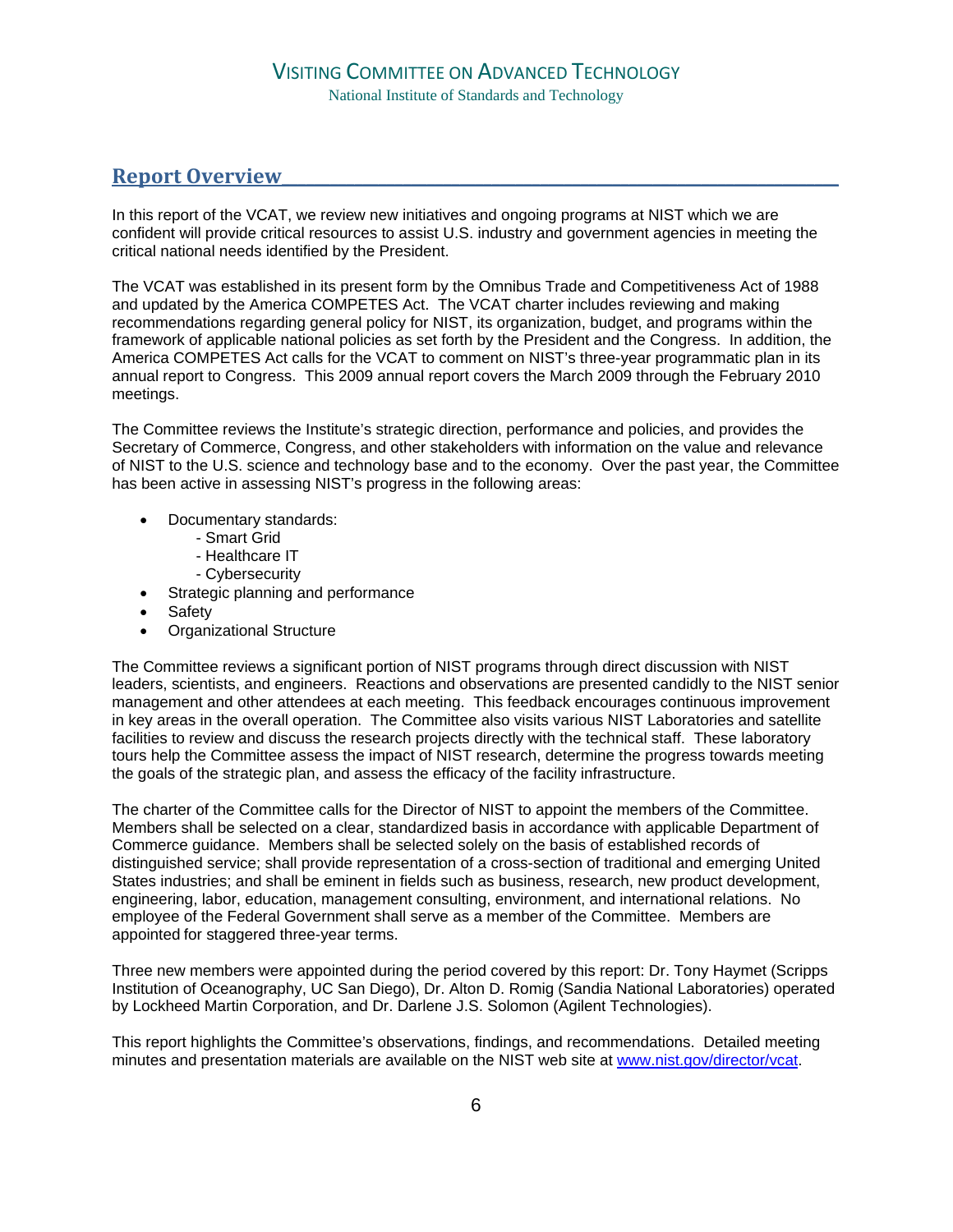## **VCAT Members During the Period Covered by this Report\_\_\_\_\_\_\_\_\_\_\_\_\_\_\_\_\_\_\_**

| Dr. James W. Serum, Chair                 | Dr. Vinton G. Cerf, Vice Chair     |
|-------------------------------------------|------------------------------------|
| <b>Scitek Ventures</b>                    | Google                             |
| Dr. Thomas M. Baer                        | Dr. Ruzena Bajcsy                  |
| <b>Stanford University</b>                | University of California, Berkeley |
| Dr. Paul A. Fleury                        | Dr. Peter Green                    |
| <b>Yale University</b>                    | University of Michigan             |
| Dr. Tony Haymet                           | Dr. Pradeep Khosla                 |
| Scripps Institution of Oceanography, UCSD | <b>Carnegie Mellon University</b>  |
| Dr. Elsa Reichmanis                       | Dr. Alton D. Romig, Jr.            |
| Georgia Institute of Technology           | Sandia National Laboratories       |
| Dr. Darlene J.S. Solomon                  | Dr. Alan I. Taub                   |
| <b>Agilent Technologies</b>               | General Motors Corp.               |

## **VCAT Focus in 2009\_\_\_\_\_\_\_\_\_\_\_\_\_\_\_\_\_\_\_\_\_\_\_\_\_\_\_\_\_\_\_\_\_\_\_\_\_\_\_\_\_\_\_\_\_\_\_\_\_\_\_\_\_\_\_\_\_\_\_\_\_\_\_\_\_**

The NIST core research areas remain very strong and should continue to have significant, long-term support. This effort, combined with new investments in nanoscience/nanotechnology and biosciences enable NIST to perform its mission in the areas of S*mart Grid, Healthcare IT, and Cybersecurity.*

In 2008, the VCAT was asked by the Director to explore in depth the role that the NIST laboratory and extramural programs play in stimulating innovation and competitiveness, and these findings are summarized in the 2008 Annual Report. In 2009, the VCAT continued the practice of focusing on a specific area of NIST's mission, this time examining in depth the important role that NIST and its laboratory programs play in the development and implementation of documentary standards. As in 2008, the Director charged the VCAT with specific questions to consider:

- What aspects of the Federal coordination role leverage the technical capabilities of the labs?
- How could NIST enhance its support of Federal agencies?
- The NIST role in coordinating federal standards has become a priority (e.g. Cybersecurity, Smart Grid, Healthcare IT). How should this change shape planning and priority setting efforts for the NIST Laboratories?

To address these questions, the VCAT explored the role that NIST plays in documentary standards in three areas of critical importance to the government: Smart Grid Interoperability; Healthcare IT; and Cybersecurity. In each of these areas, the VCAT explored the role of NIST in coordinating federal standards activities working with the private sector. The NIST Laboratories provide a framework for the coordinated development, effective adoption, and utilization of documentary standards by coordinating input from both NIST staff as well as interested parties from the private sector and other federal agencies. The technology laboratories of NIST also provide unique resources when, for example, new measurement methods are needed for the development and assessment of documentary standards.

Although the VCAT did not specifically review the areas of Bioscience and Nanotechnology in 2009, the Committee continues to support the recommendations from last year regarding these research areas as a high priority and accordingly, they should receive significant support and attention.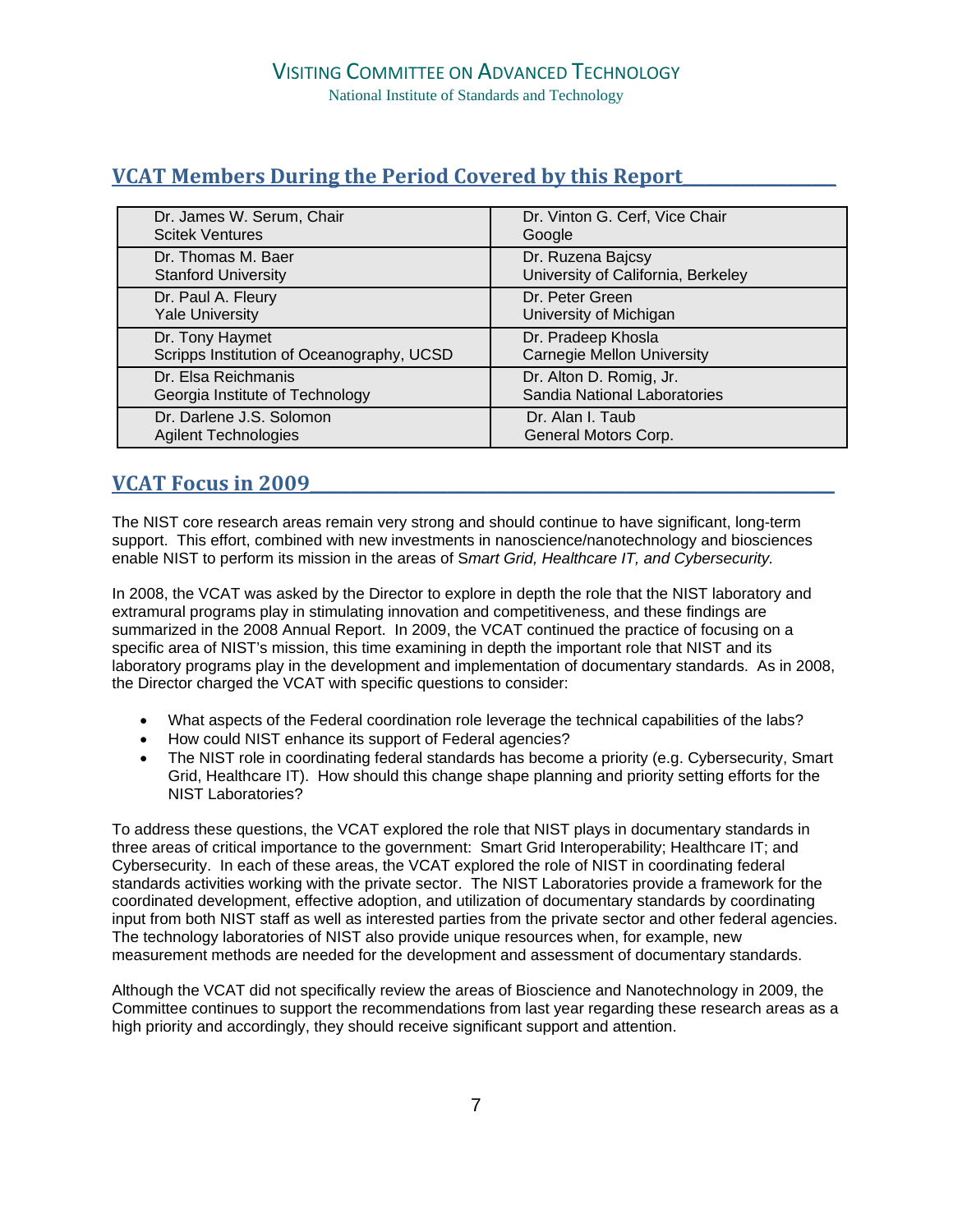## VISITING COMMITTEE ON ADVANCED TECHNOLOGY National Institute of Standards and Technology

This 2009 VCAT Annual Report addresses our observations, findings, and recommendations for these topics as well as some comments about the NIST budget; management, staffing, and organizational structure; safety at NIST; and NIST's approach to strategic planning.

Overall, the VCAT strongly endorses NIST's efforts to recruit and retain among the best and brightest technologists and researchers. The record of major awards, including three Nobel Prizes, is a strong indication of the strength of the research capacity of the organization and its commitment to measurement science as a core expertise in many different disciplines.

## **Safety at NIST\_\_\_\_\_\_\_\_\_\_\_\_\_\_\_\_\_\_\_\_\_\_\_\_\_\_\_\_\_\_\_\_\_\_\_\_\_\_\_\_\_\_\_\_\_\_\_\_\_\_\_\_\_\_\_\_\_\_\_\_\_\_\_\_\_\_\_\_\_\_\_\_\_**

Since the Safety Incident at the NIST Boulder Laboratories in June of 2008, NIST has taken a number of concrete steps to strengthen and improve its safety practices and is making progress as it works to develop a comprehensive and well integrated safety program and culture that is central to everyday NIST operations.

To strengthen overall safety at NIST, NIST and DOC arranged for independent assessments of safety management performance at NIST. In addition to the initial report of the Ionizing Radiation Safety Committee, these included a special review of safety at the NIST Boulder Laboratories by the DOE Office of Independent Oversight and an assessment of management and safety at NIST by a Blue Ribbon Commission. NIST has also had numerous discussions with high-performing safety organizations and outside safety experts and internal discussions of safety priorities. As a result of these reviews and assessments, NIST has taken a number of actions.

#### **Specific Actions Taken to Strengthen Safety at Boulder:**

- Updated the inventory of chemicals at the NIST Boulder Laboratories and properly disposed of unused, excess, and legacy chemicals.
- Developed an emergency notification checklist for reporting events to the City of Boulder and to other jurisdictions and agencies that regulate NIST Boulder's handling and disposal of hazardous materials.
- Developed and implemented a worksite training program for the NIST Boulder staff in the prevention and reporting of accidental hazardous material releases to the environment. All employees and associates have taken the training and all future employees and associates will be required to take the training as part of their beginning work at NIST.
- Established a broad agreement with the City of Boulder on the desirability of formalizing future reporting and coordination functions between the City and NIST Boulder through a new Memorandum of Understanding.
- Moved a senior-level research-director position, previously located in Gaithersburg, to Boulder to strengthen local line-management responsible for the safety of all laboratory activities in Boulder.
- Established a senior safety management position to oversee the safety organization in Boulder and filled that position with a highly qualified safety manager.
- Established and hired a new executive-level site-manager position in Boulder to coordinate safety, emergency preparedness, and security for the entire DOC Boulder campus, including NIST, the National Oceanic and Atmospheric Administration, and the National Telecommunications and Information Administration (NTIA).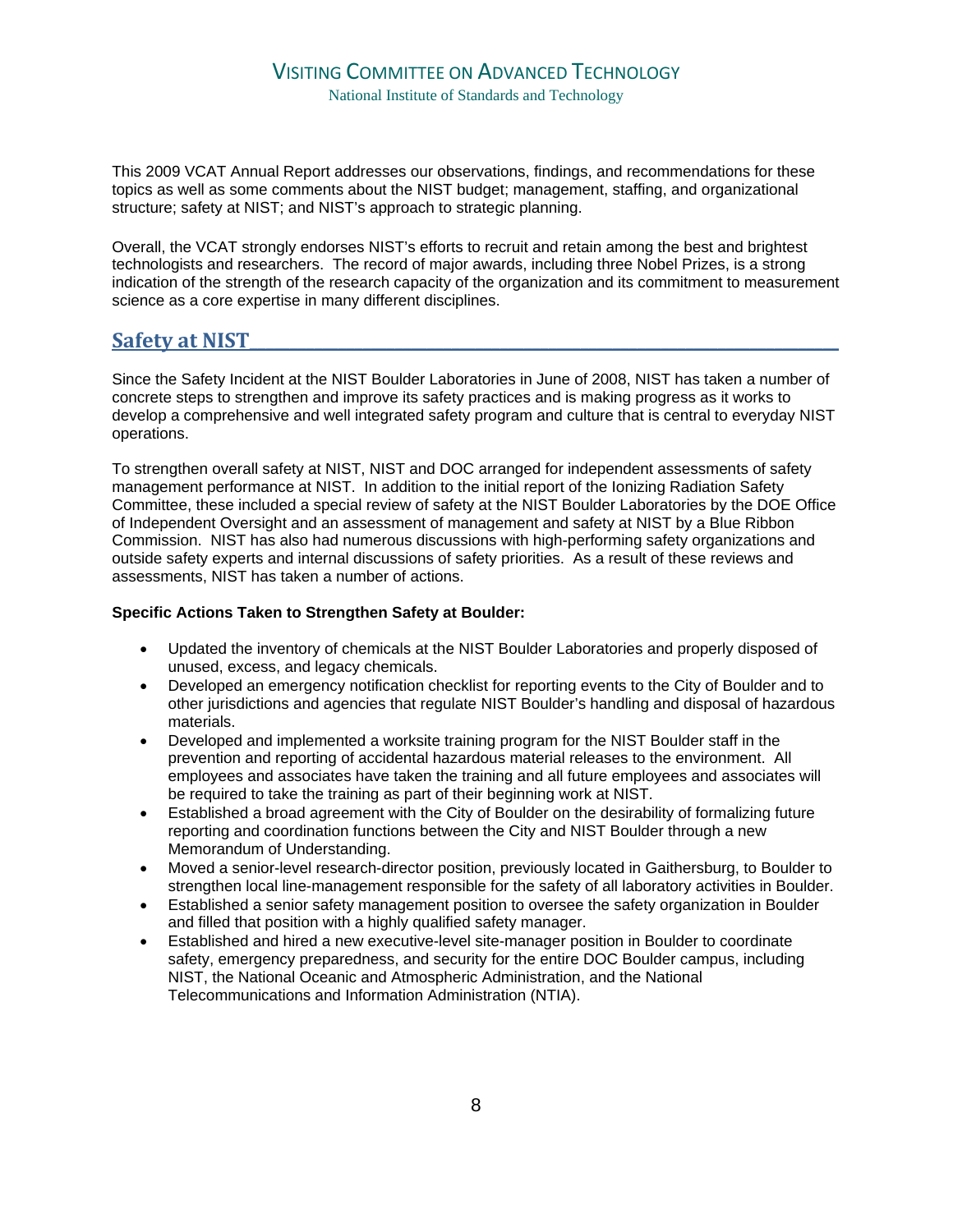### **Actions Taken to Strengthen Safety at All NIST Sites:**

- NIST has established and filled a senior-level safety executive position to oversee the safety support organizations in both Gaithersburg and Boulder and is strengthening both of those organizations through additional staff and resources.
- NIST is working to develop and implement a formal written safety program that clearly defines roles, responsibilities, and authorities.
- NIST has developed key metrics and improved safety information sharing across the laboratory.
- NIST has taken steps to ensure leadership awareness of their responsibilities by providing managers and supervisors with training on their responsibility to provide staff with a safe and healthful working environment. As part of this effort, Dr. Gallagher has personally briefed the management and staff in every Operating Unit (OU) about their responsibilities.
- NIST has established hazard management and management observation programs at the OU level.
- NIST has made structural changes in its organization to enhance lines of authority and accountability regarding safety and has worked to embed policy development and implementation capabilities in the responsible organizations.
- NIST has improved its Emergency Preparedness Program.
- NIST is working towards creating a **"Safety Culture"** at NIST**,** demonstrating commitment by senior management, starting with the NIST Director, which is intended to flow down through management through a robust communications plan, capturing proper metrics including leading indicators and a sound lessons learned program. Behavioral based safety and/or Human Performance Improvement Programs should be considered as a possible enabler.
- NIST takes its responsibility to protect the health and safety of its staff and the surrounding community very seriously and is working to strengthen its capabilities in this area, but realizes that it will be a multi-year effort, one that they are just beginning.

### *RECOMMENDATIONS:*

- ¾ *Eliminate common safety concerns. The VCAT continues to observe safety practices that are not consistent with a world-class, safety-focused laboratory. The inconsistencies among individual laboratories suggest that safety is not yet part of a pervasive leadership-driven culture.*
- ¾ *Proactively seek advice from external experts. First, conduct a series of visits to research laboratories known to have excellent safety records and a strong safety culture. The NIST leadership has already initiated these visits and several best practices have been identified for implementation. Second, the Director should establish an independent, external review committee to assist the organization in monitoring the implementation of world-class safety practices in the laboratories.*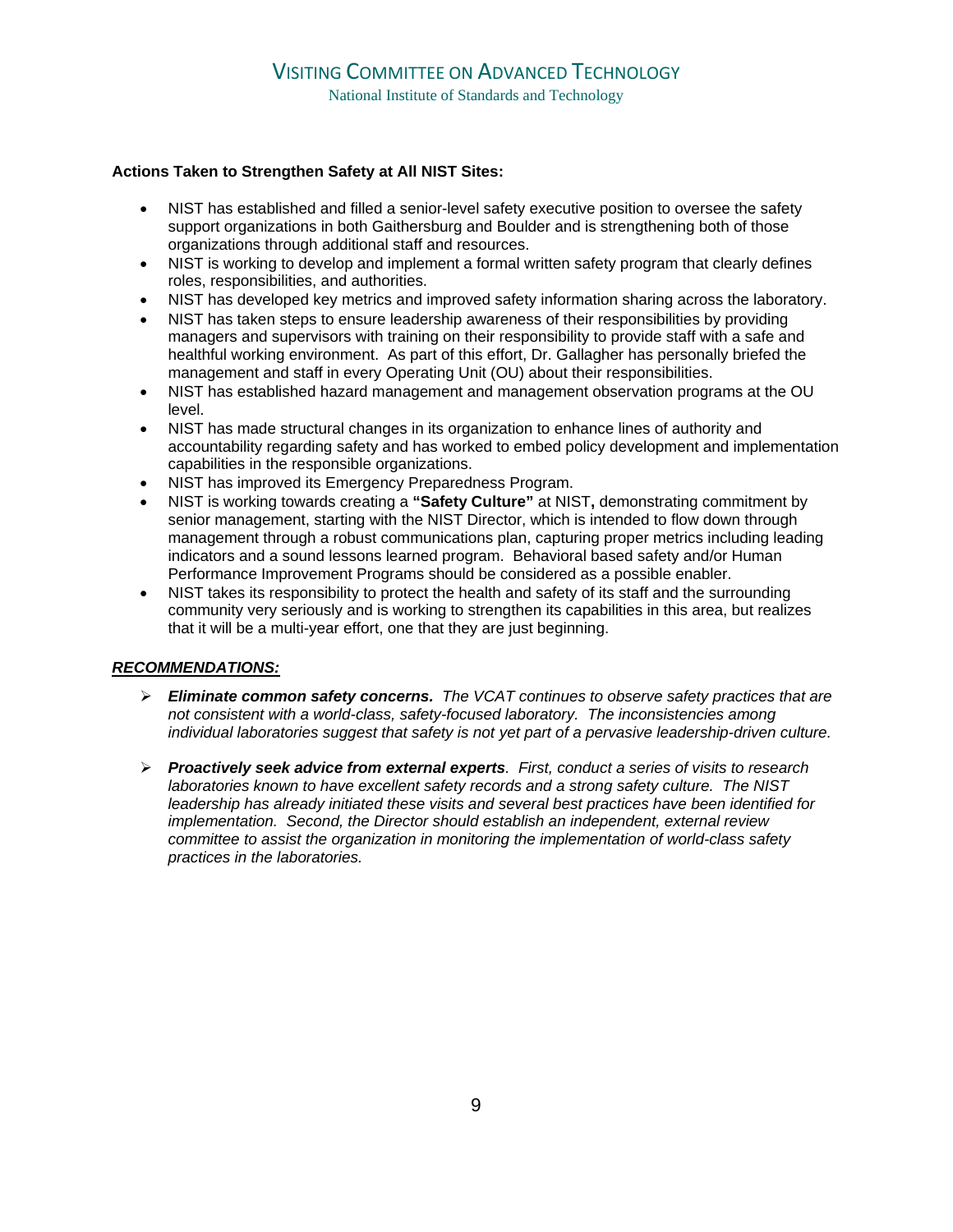## **NIST Role in Documentary Standards\_\_\_\_\_\_\_\_\_\_\_\_\_\_\_\_\_\_\_\_\_\_\_\_\_\_\_\_\_\_\_\_\_\_\_\_\_\_\_\_\_\_\_\_**

Documentary standards are of critical and strategic importance to a number of our nation's top priorities. From Smart Grid to healthcare IT and cybersecurity, standards and technology have a prominent role to play in meeting the goals of the U.S. Government. The Committee examined NIST activities in the coordinated development of documentary standards, as well as closely examining activities associated with the priorities above.

## **Overall NIST Role in DocumentaryStandards**

NIST has a unique role in documentary standards activities with the federal government. The National Technology Transfer and Advancement Act (NTTAA) charges NIST with the role of coordinating "Federal, State, and local technical standards activities and conformity assessment activities, with private sector technical standards activities and conformity assessment activities, with the goal of eliminating unnecessary duplication and complexity in the development and promulgation of conformity assessment requirements and measures." Furthermore, in support of this Act, the Office of Management and Budget (OMB) Circular A-119 on "Federal Participation in the Development and Use of Voluntary Consensus Standards and in Conformity Assessment Activities" assigns NIST the responsibility of chairing the Interagency Committee on Standards Policy (ICSP), an inter-agency group of Standards Executives from Federal Agencies and Commissions. Thus, statute and supporting policy charge NIST with significant responsibility for coordination of standards interests among federal agencies and the private sector.

In fiscal year (FY) 2008, more than 450 technical experts from NIST participated in almost 1,100 standards related activities, in more than 100 standards developing organizations. In FY 2009, under the Energy Independence and Security Act of 2007, NIST was assigned "*primary responsibility to coordinate development of a framework that includes protocols and model standards for information management to achieve interoperability of smart grid devices and systems."* 

NIST is playing a significant role in supporting the Department of Health and Human Services (HHS) in development and deployment of standards and conformance systems in Healthcare IT, a major Administration priority. The Federal Information Systems Management Act (FISMA) charges NIST with the responsibility for developing standards and guidelines for all federal, non-national security, information systems. Other examples of NIST leadership and coordination of federal government agencies in standards and conformity assessment include assisting the Election Assistance Commission with the development of voluntary voting system guidelines under the Help America Vote Act of 2002 (HAVA). Based on NIST's investigations of the collapse of the World Trade Center structures on September 11, 2001, NIST has proposed various changes to model building codes, some of which have been adopted in recent revisions to the building codes, and other are still being discussed.

It is clear from these examples, among numerous others, that NIST's technical expertise, its reputation as an unbiased and neutral party, and its extensive participation in standards and conformity assessment activities, strongly positions NIST to address the standards related challenges of the  $21<sup>st</sup>$  century, and helping the U.S. maintain a competitive edge. However, NIST needs to address a number of issues in how it engages and leads in standardization activities. NIST is working to implement a number of steps to strengthen its role in standards including:

- Working with the White House to re-open OMB Circular A-119 to clarify and strengthen NISTs effective role in coordination;
- In areas where there is a well defined national need for standards (e.g. Smart Grid) to establish a formal interagency process to develop the framework for standards development in those areas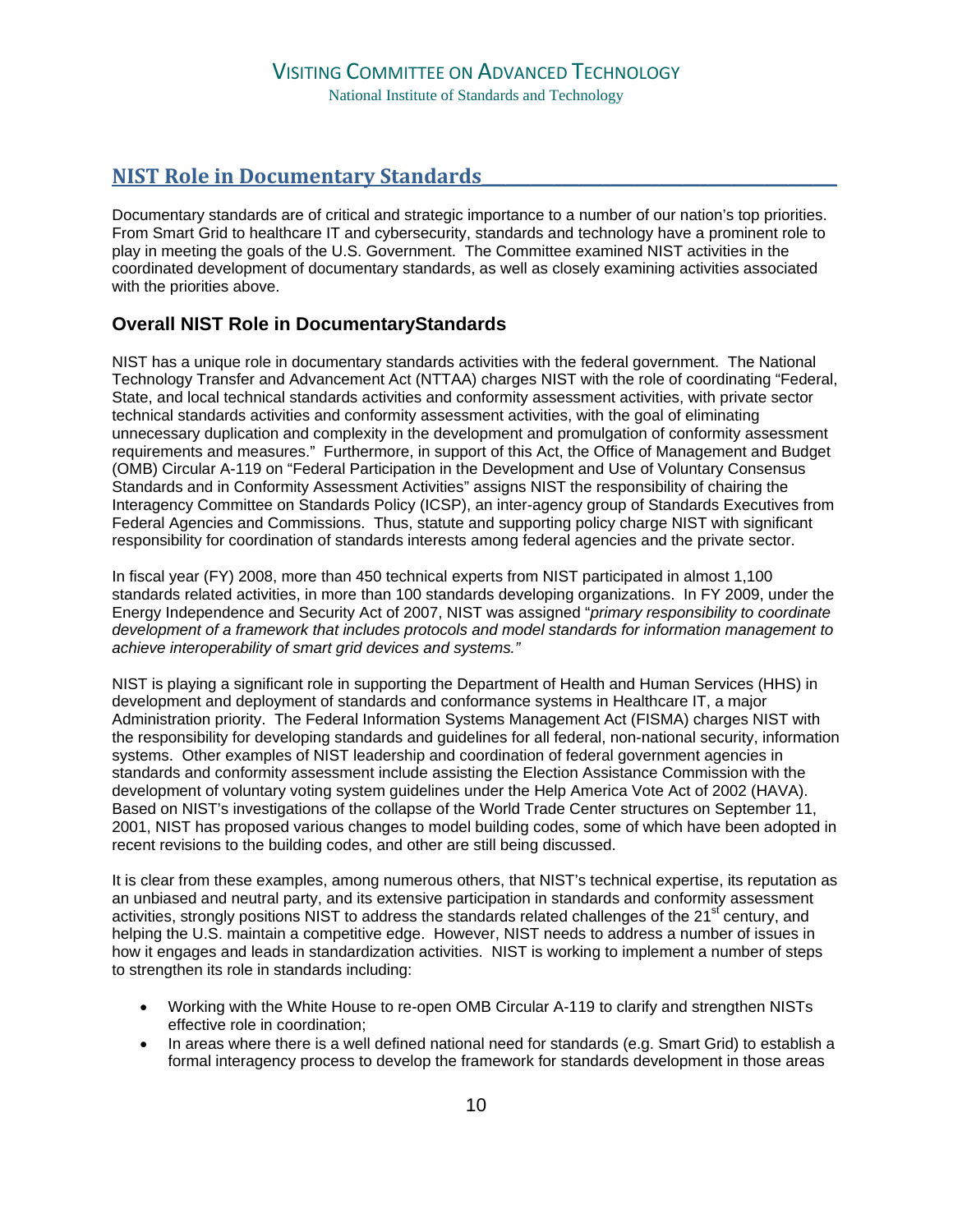and to define the roles and responsibilities of the various stakeholders, all the while taking advantage of the use of private sector standards and standards developing oganizations (SDOs);

- Ensure that technical programs needed to support implementation and use of standards are developed concurrently with the coordination and development process; and
- Work closely with USTR to ensure that international standards development activities are consonant with a common U.S. position. The goal is to insure that international standards are supportive of U.S. competitiveness.

#### *RECOMMENDATIONS:*

- ¾ *Serve as the principal inter-agency convener for documentary standards affecting national, international, and/or inter-agency interests by obtaining executive branch authority. The Department of Commerce should sanction such a role for NIST where NIST would serve to coordinate the development of action plans and assure that overall architectural integrity of the standard is preserved. NIST would coordinate the application of expertise across relevant agencies.*
- ¾ *Promote and facilitate the development and use of international standards by insuring coordination with the State Department, USTR, and other agencies that share similar interests.*

## **NIST Role in Smart Grid Interoperability Standards**

Smart Grid interoperability is a major priority for the Administration and one where standards development is critical. It illustrates the important leadership and active coordination role that NIST can play in standards development. The development and deployment of a Smart Grid presents a major interoperability challenge as the nation must work within an electrical grid that consists of more than 3,100 power utilities using 9,200 power generation plants that are connected to more than 300,000 miles of transmission lines supplying electricity to residential and business consumers all over the country to say nothing of the millions of business, industry, and residential devices that have to interwork with each other and power generation and distribution systems. The introduction of distributed renewable energy sources such as solar panels, wind turbines, and fuel cells bring additional challenges in integrating these systems seamlessly into the grid, through the use of smart meters. It is also important to comprehend the impact of plug-in vehicles on the grid. Clearly defined interoperability requirements and standards to support such implementations will be critical not only in the creation of a Smart Grid, but also in engendering innovation and competition amongst the suppliers, supplying components to the systems thereby reducing costs of implementation, and providing a greater choice to consumers.

NIST has taken a number of steps to fulfill its role as defined under the **Energy Independence and** Security Act (EISA) of 2007, which gives NIST the "primary responsibility to coordinate development of a framework that includes protocols and model standards for information management to achieve interoperability of Smart Grid devices and systems…." NIST has made significant progress according to the three-phase plan outlined by Dr. Gallagher and the Smart Grid team at NIST:

**Phase 1** (March to September 2009) – NIST focused on identifying an initial set of existing consensus standards and developing priority action plans to fill any critical gaps. This phase was completed when NIST released the draft report, *NIST Framework and Roadmap for Smart Grid Interoperability Standards*, *Release 1.0,* during the GridWeek conference on September 24, 2009.

**Phase 2** (September to December 2009) – NIST established a public/private Smart Grid Interoperability Panel (SGIP) to identify, prioritize, and address new and emerging requirements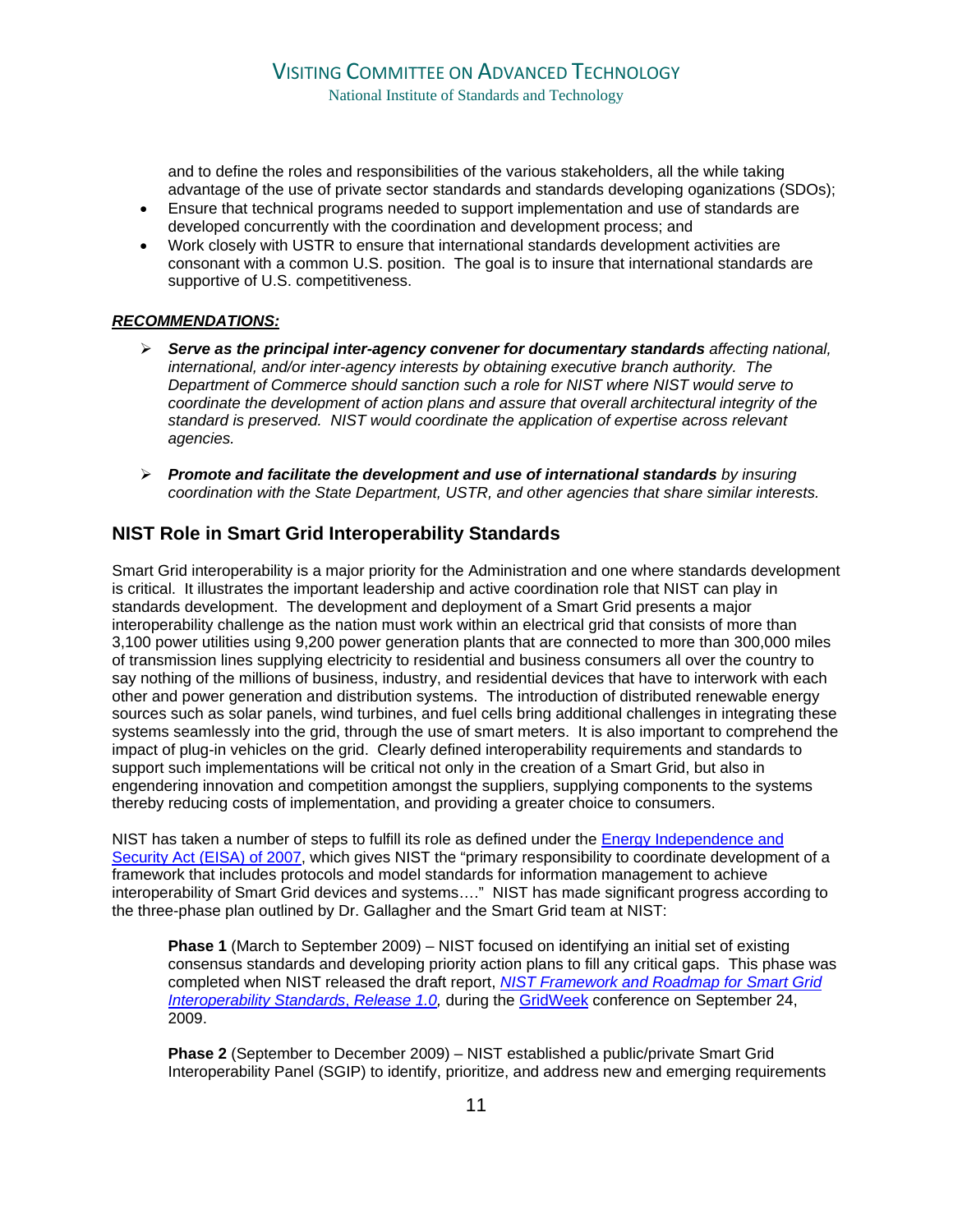for Smart Grid interoperability and security. To help administer the SGIP, NIST awarded an \$8.5 million dollar contract to EnerNex Corporation. NIST hosted the first meeting of the SGIP held at the Grid-Interop 2009 Conference. With a current membership of more than 500 organizations sending 1,500 representatives spread among 22 stakeholder categories, the SGIP has three primary functions:

- Provide technical guidance to facilitate development of standards for a secure, interoperable Smart Grid;
- Specify testing and certification requirements necessary to assess the interoperability Smart Grid-related equipment, software, and services; and
- Oversee the performance of activities intended to expedite the development of interoperability and cyber security specifications by standards development organizations.

**Phase 3** (January to December 2010) – In 2010, NIST will develop a testing and certification framework to help ensure the interoperability of Smart Grid systems and devices.

NIST brought to the Smart Grid interoperability challenge an unusual approach to organizing the work. Using a combination of bottom-up and top-down methods, NIST facilitated the creation of dozens of Priority Action Plans addressing specific interoperability issues. In addition, it facilitated the creation of the SGIP Governing Board and the formation of a non-profit, non-governmental organization housing the governing board and the interoperability panel. This construct is explicitly not a Federal Advisory Committee under the Federal Advisory Committee Act (FACA). The framework achieved provides for a wide range of participating stakeholders and substantial flexibility in the conduct of the work.

NIST staff also undertook to assure the creation of a reference model of the Smart Grid system that will serve as the basis for standards architecture development and articulation. The importance of this initiative would be hard to overestimate. The absence of a comprehensive reference model would disable the development of a coherent architecture for the Smart Grid system. The reference model itself emerges out of the broad spectrum of use cases contributed by the participants in the SGIP.

The successful efforts thus far reflect well on NIST and its National Coordinator for Smart Grid Interoperability Office through which the SGIP activity is managed. The importance of this work is underscored by the planned use of the SGIP technical guidelines in the Smart Grid funds-granting plans of DOE.

The VCAT observes that the broad spectrum of smart appliances expected to enter the consumer market in consequence of the Smart Grid program will inevitably highlight consumer demand for easy to install and use equipment taking advantage of "plug and play" features that can only arise in the presence of a strong interoperability standards framework. This same avalanche of new consumer equipment will also awaken interest in and concern for consumer safety, leading to the need for the Consumer Product Safety Commission to engage in standards development and conformance testing capabilities.

The VCAT believes that the aggressive coordination role taken on by NIST in the area of Smart Grid should be used as a model and applied to other areas of national priority where standards development is required. The VCAT would like to emphasize that NIST's Smart Grid Program encompasses more than coordinating the interoperability standards framework for Smart Grid devices and systems. The capabilities of the NIST Laboratories in measurement science, modeling, and conformance assessment provide unique resources that contribute to Smart Grid standards development. The technical outputs of the NIST Laboratories can help accelerate the implementation and improve the effectiveness and security of the Smart Grid especially in the key areas of power system monitoring, power meters and sensors,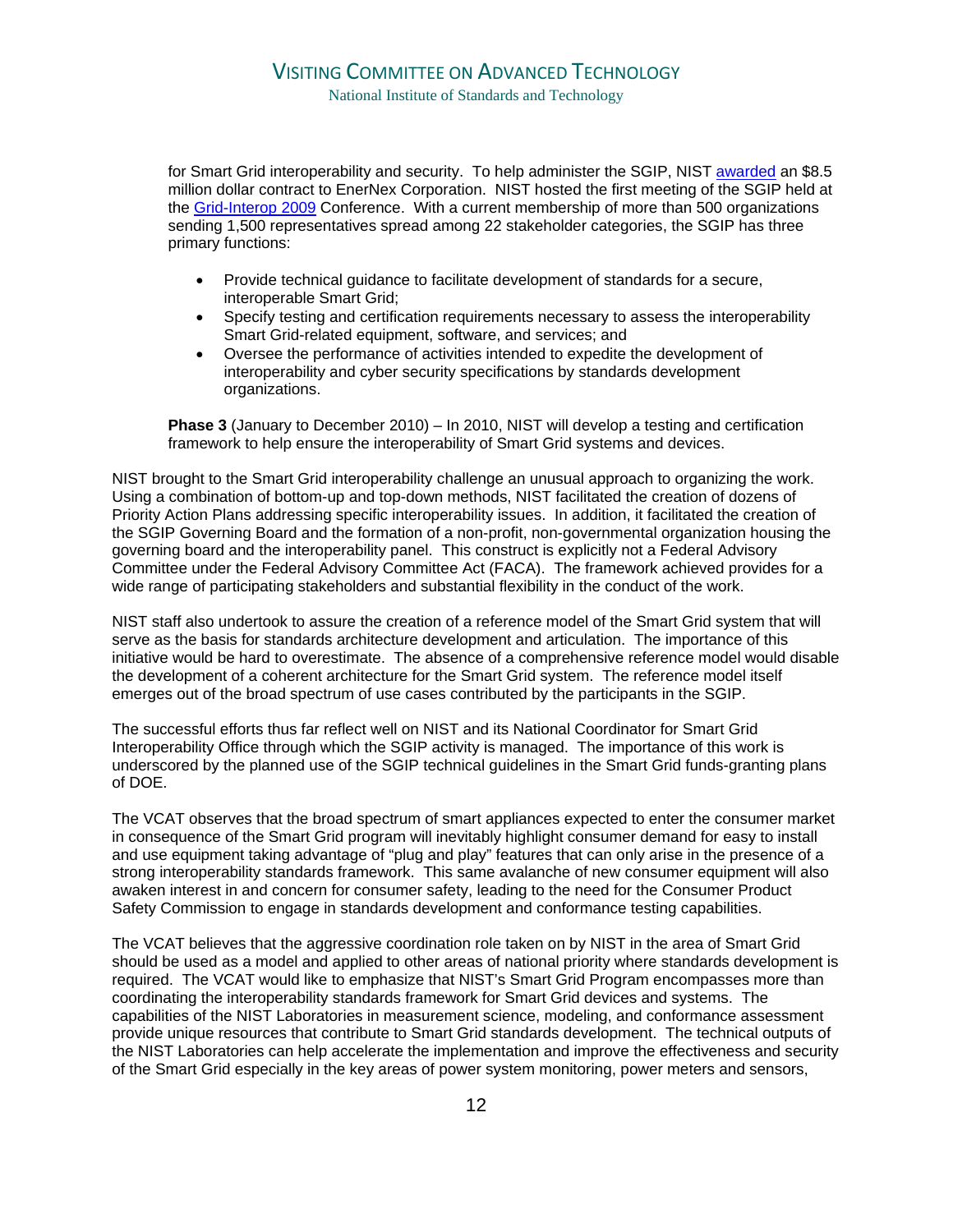## VISITING COMMITTEE ON ADVANCED TECHNOLOGY

National Institute of Standards and Technology

electromagnetic interference, conformity assessment programs, and cybersecurity. Continued increased support for NIST's research programs in measurement characterization of electrical systems, data networking, cybersecurity, building energy management, and industrial control systems will be critical for future success. The VCAT strongly urges Congress and the Administration to support increased funding for these activities.

The VCAT believes that NIST can also play a significant role in other energy related areas such as "verification." NIST has organized a conference in 2010 to identify and validate other areas of energy focus.

#### *RECOMMENDATION:*

¾ *Engage with the Consumer Product Safety Commission to assure that the IT standards for Smart Grid provide for the kinds of consumer appliance safety testing undertaken by Underwriters Laboratories.* 

## **NIST Role in Healthcare Information Technology Standards**

Like Smart Grid, the Administration has made improving the healthcare information infrastructure a national priority and is committed to the adoption of Electronic Health Records (EHRs). Unlike NIST's role in Smart Grid, NIST is not the primary coordinator for standards development in the area of Healthcare IT, that role falling to HHS and the Office of the National Coordinator for Healthcare Information Technology. Rather NIST's current efforts are focused on providing the infrastructure to ensure that the expansion of the health information network that is correct, complete, secure, and testable. NIST's programs support the accelerated development and harmonization of standards for healthcare IT technologies, expand the healthcare IT testing infrastructure, increase the usability of healthcare, and address healthcare delivery beyond traditional physical locations. As part of this work, the VCAT feels strongly that NIST should emphasize the development of standards and tools to safeguard the privacy of patient data.

The VCAT observes that the present state of healthcare IT standards has led to complexity and dependence on proprietary offerings that can result in anti-competitive, complex, and non-interoperable offerings. A strong effort, led by NIST, to develop definitive reference models and from these a rational protocol architecture is clearly needed.

While the VCAT believes that a stronger NIST leadership role would benefit the HIT community, the Committee is concerned that NIST does not currently have personnel with the background and standing in both the medical and standards development communities necessary to effectively lead in this area.

#### *RECOMMENDATIONS:*

- ¾ *Acquire expertise in the Healthcare IT sector by a combination of direct employment, delegating responsibility to and borrowing staff from agencies with the requisite expertise.*
- ¾ *Adopt the role of convener and facilitator of Healthcare IT documentary standards efforts, engaging sources from within the U.S. government and the private sector as appropriate to the task, similar to NIST's responsibility in the Smart Grid program.*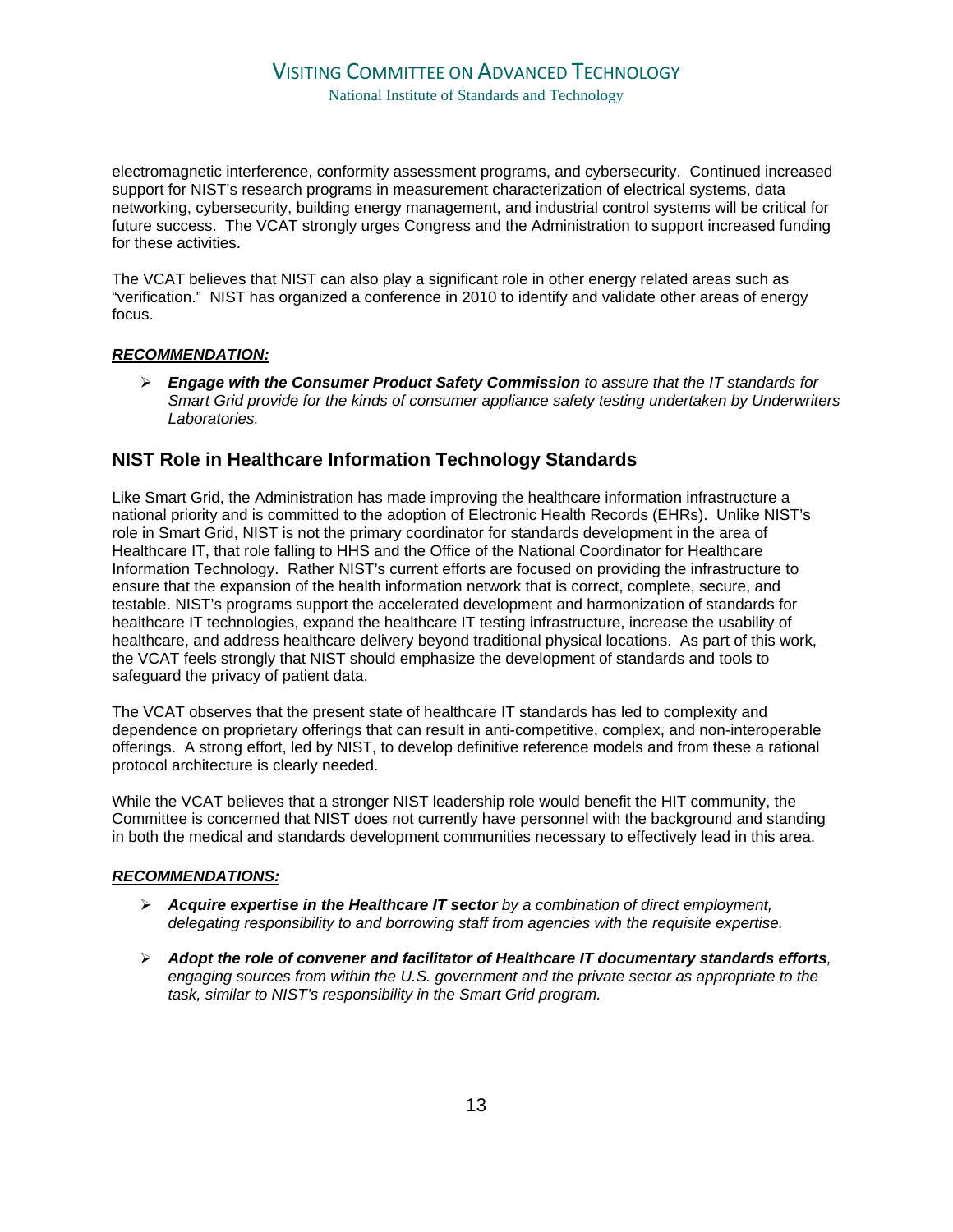## **NIST Role in Cybersecurity Standards**

Cybersecurity is vital to the economic and national security interests of the United States. The Administration has declared the cyber infrastructure a strategic asset. In addition to more than \$200 billion of e-commerce transactions in the United States alone for 2008, interconnected networks of computers are essential for life-critical functions such as air traffic control, factory operation, and electric power distribution and NIST plays a critical role in the development of standards and testing and validation capabilities that are necessary to strengthen the Nation's cybersecurity posture. As with its role in Smart Grid, NIST benefits from a clear definition of its role in cybersecurity. NIST is obligated by statute to develop standards and to coordinate with other agencies:

- Homeland Security Presidential Directive (HSPD)-12, 2004: DOC required to develop a "Federal standard for secure and reliable forms of identification"
- FISMA, 2002: NIST responsible "for developing standards and quidelines" for cybersecurity
- OMB Circular A-130, 2002: "The Department of Commerce through NIST is assigned the responsibility to develop and issue security standards and guidelines…"
- Computer Security Act, 1987: NIST responsible for developing standards and guidelines for Federal computer systems.

NIST is engaged in a number of research efforts that impact cybersecurity including: Authorization, Biometrics, Cryptography, Forensics, Identification & Authentication, Key Management, Network Security, Product Assurance, and Security Metrics. In each of these areas, NIST has made significant progress with limited resources. Much of NIST's work is translated into standards through the development of Federal Information Processing Standards (FIPS) that provide the Federal government with a common set of standards and testing protocols to provide security for federal information systems, and provides the private sector with a platform of validated standards and tests upon which they can base their security protocols.

An important example that illustrates the importance of the NIST laboratory research programs in supporting the development of standards is NIST's work related to cryptography. NIST FIPS 46, the Date Encryption Standard (DES), was the first unclassified publicly disclosed algorithm for the protection of U.S. government sensitive but unclassified data. The DES was subsequently adopted by the American National Standards Institute (ANSI) and the International Organization for Standardization (ISO) and became the world's leading encryption algorithm for 25 years. This standard spawned additional NIST research in cryptanalysis, key management, and other areas leading to the development of the Advanced Encryption Standard (AES), which to this day underpins multiple security systems. Today NIST research is working toward the development of a replacement for AES with efforts such as the Secure Hash Algorithim-3, which leverages the talents of the entire cryptographic community to test multiple hash algorithms through NIST-designed competitions. The VCAT endorses the utilization of competitions such as this or other activities such as NIST-sponsored "connectathons" to test interoperability that take advantage of the capabilities of the wider community and leverage the use of NIST resources.

NIST is also engaged in long-term research that will apply quantum methods to security, exploiting the potential benefits of a quantum computer, and developing cryptographic methods not subject to analysis using quantum computing methods. Key distribution by means of quantum entanglement is also of interest and importance and should continue to be part of the quantum research portfolio. The VCAT strongly supports such long-term research and sees NIST as a leader in the field. Closer coordination with the DOE labs in quantum computing should be encouraged. However, the VCAT believes that NIST should balance the resources committed to this work, as the larger cybersecurity threat comes from the use of classical computing and non-quantum attack methods.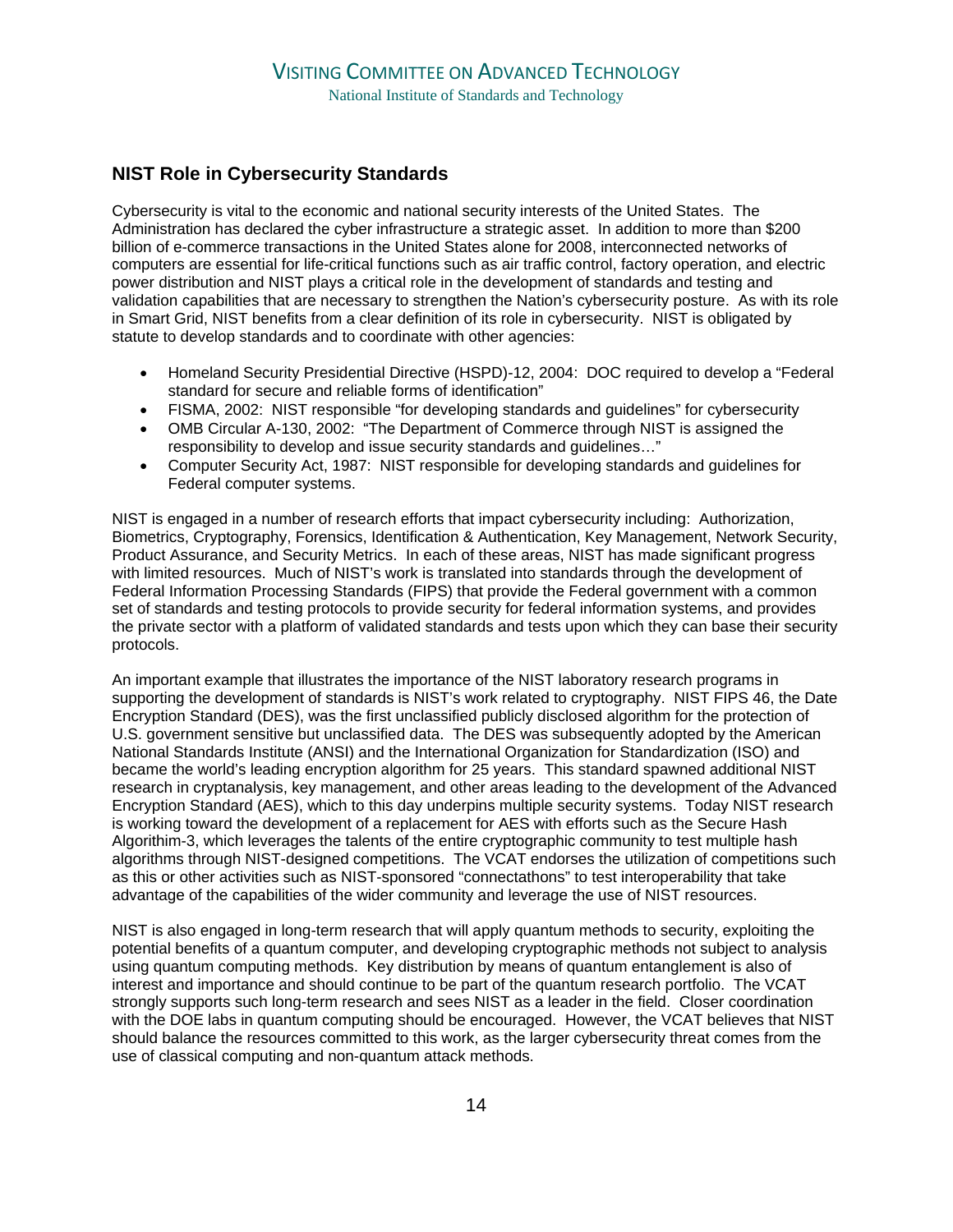Research conducted by NIST in these areas is first-rate. The benefits derived from research in quantum computing to NIST programs in the area of measurement science and standards are important. Furthermore, it is necessary for NIST to perform research in the area of quantum computing because of all the potential security implications. This area is at the frontier of the field of Physics and quite consistent with research that has led to three Nobel Prizes to NIST researchers over the years.

#### *RECOMMENDATIONS:*

- ¾ *Expand collaborations with DOE, NSA, NSF, and DHS (among others) to assure coordination among multi-agency security research, development, and standardization programs.*
- ¾ *Continue and potentially expand efforts in testing and evaluation of cryptographic standards including interoperation of distinct implementations.*
- ¾ **Consider assisting in evaluating the security of widely used open source software.**

## **NIST Strategic Planning and Performance**

NIST has made progress since last year when it laid the framework by identifying a series of strategic priorities and investment priority areas (IPAs) against which future planning would be conducted. The two major advances in NIST planning efforts come in the establishment of a multi-year programmatic planning process and the establishment of an external needs assessment workshop series.

Multi-year strategic planning is exactly the right path that NIST must follow. That said, NIST should realize that the planning process is on-going and that its plans will need to be updated annually. The world is rarely so static that events will not cause NIST to modify its plans. It will also be important for NIST to develop a Communications Plan so that the strategy is driven down into the organization.

Although the VCAT applauds the progress in planning in the past year, we continue to emphasize that this planning process is still missing some key elements of a full Strategic Plan. We have previously provided input related to our expectations for a comprehensive Strategic Plan so we shall not repeat it here. The focus on national priorities, recognized technology limitations, and feedback from industry and stakeholders is a move in the right direction (See Table I below from NIST's three-year programmatic plan). The Bioscience Planning document was also a step toward Industrial Segment or Application Strategic Planning and we recommend that this approach be considered for other application areas.

The VCAT also recognizes that strategic planning for an organization that addresses so many industrial segments ranging from construction to biotechnology is very complex and difficult. We support the Director's effort to continue to improve both their strategic multi-year thinking and planning processes.

As the NIST strategic planning process matures, there will be a need to create an Implementation Plan that will articulate the resources NIST needs to realize the plan. Funding and derivatively staffing, equipment, and facility needs must be clearly identified and communicated.

### *RECOMMENDATIONS:*

¾ *Continue a multi-year strategic planning process with annual updates to articulate the programmatic directions to the NIST technical personnel. Incorporate input from NIST stakeholders and customers into the process that is necessary to establish priorities and execute NIST's mission.*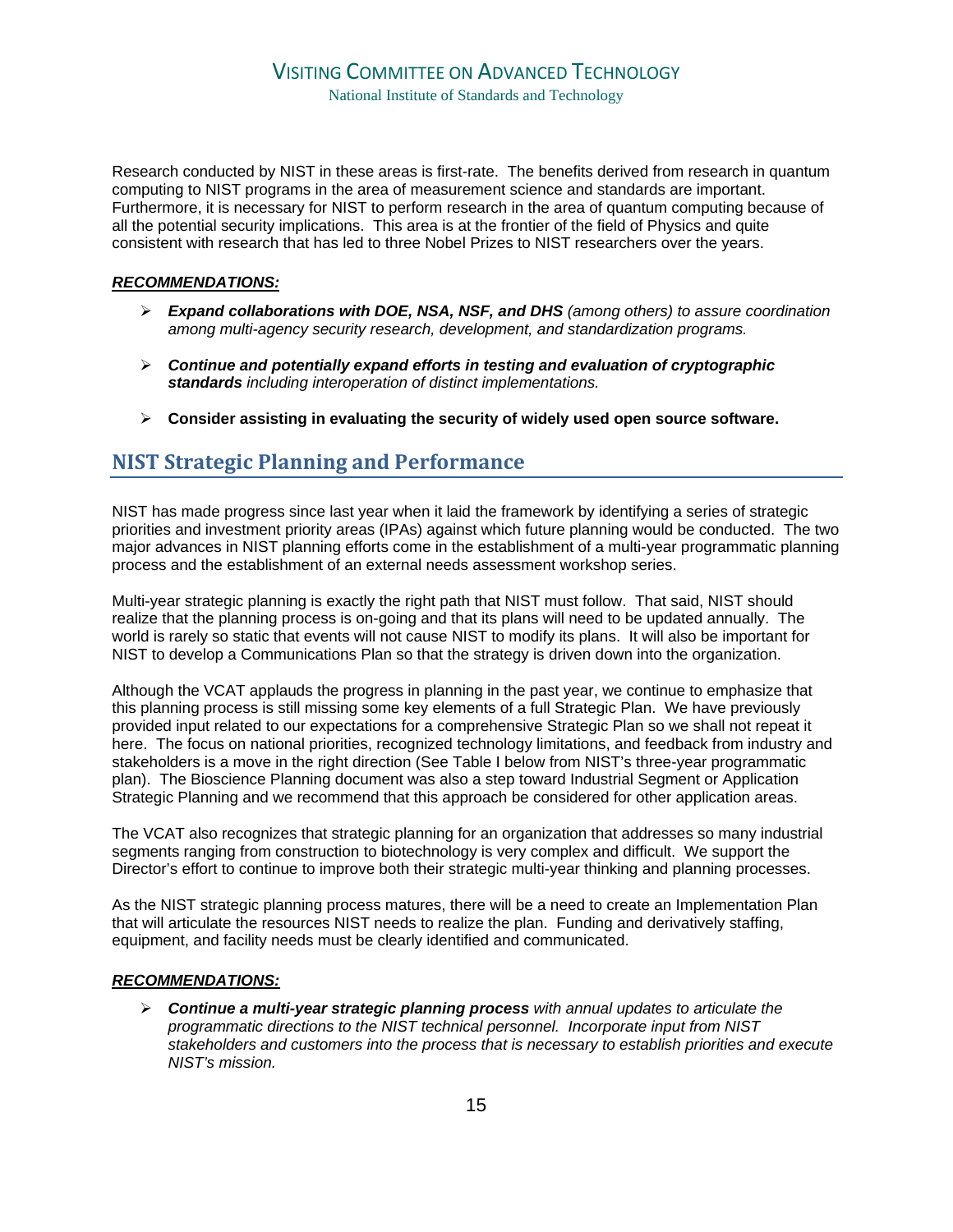- ¾ *Use the Bioscience Planning document and the associated workshop initiative as a model for other application (industrial) segments.*
- ¾ *Develop an annual Implementation Plan as part of the strategic planning process.*

## **NIST ThreeYear Programmatic Plan**

The Committee has read and reviewed the submitted NIST three-year programmatic plan ("Plan") as of February 2, 2010 and commends NIST management for its preparation.

The programmatic planning process is intended to move the agency away from single year initiativebased planning and instead create the culture and infrastructure that enables the development and maintenance of multi-year program plans with discrete goals, objectives, and performance measures. Current program planning efforts are directed against a series of IPAs: Buildings and Physical Infrastructure, Energy, Environment, Healthcare, Information Technology, and Manufacturing. These IPAs were selected by senior NIST management and technical staff, along with inputs from other stakeholders (including VCAT), based on the following criteria:

- Clearly matches NIST's mission and goals;
- Addresses urgent national needs and priorities, including Administration and Congressional priorities;
- Demonstrates a compelling innovation or competitiveness issue; and
- Represents previously identified NIST priorities that remain important.

NIST is still making progress in this area and we expect the process to evolve. However, we see this as a step in the right direction towards the development of a more robust strategic planning capability at NIST.

Table 1 shows the NIST Programs relationship to the IPAs. Clearly identified ownership and responsibility are vital for the success of these new areas of research. The mappings are not intended to be comprehensive, but rather to indicate the strongest connections between programs and IPAs.

The second major change in NIST planning efforts is the establishment of a formal external needs assessment program. Program planning is a continuous process. To be prepared for tomorrow's needs, NIST needs to understand the future priorities and challenges in each of the IPAs, as well as to identify additional IPAs that may emerge. As the cycle to commercialize innovative products accelerates, so does the need for NIST to deliver increasingly, timely and complex measurement solutions to enable innovation and competitiveness. To address these needs and gain earlier input involvement of customers and other stakeholders, NIST is initiating an external needs assessment workshop series to provide an opportunity for stakeholders to lay out external drivers and/or opportunities for specific technology focus areas. NIST is planning to hold these workshops to inform NIST's strategic decision making and program planning activities. In some cases, NIST will conduct follow-on workshops to address identified key technical barriers in more depth. The workshop series will be a vehicle for accelerating the most critical measurement solutions to support innovation and technology. The initial workshops in the series will address two key areas: Advanced Solar Energy Technologies and Climate Change.

The Plan includes a description of NIST's planning priorities, which include:

- Strengthen and focus NIST Laboratories and facilities to ensure U.S. leadership in measurement science and standards.
- Focus new NIST activities to address critical national priorities.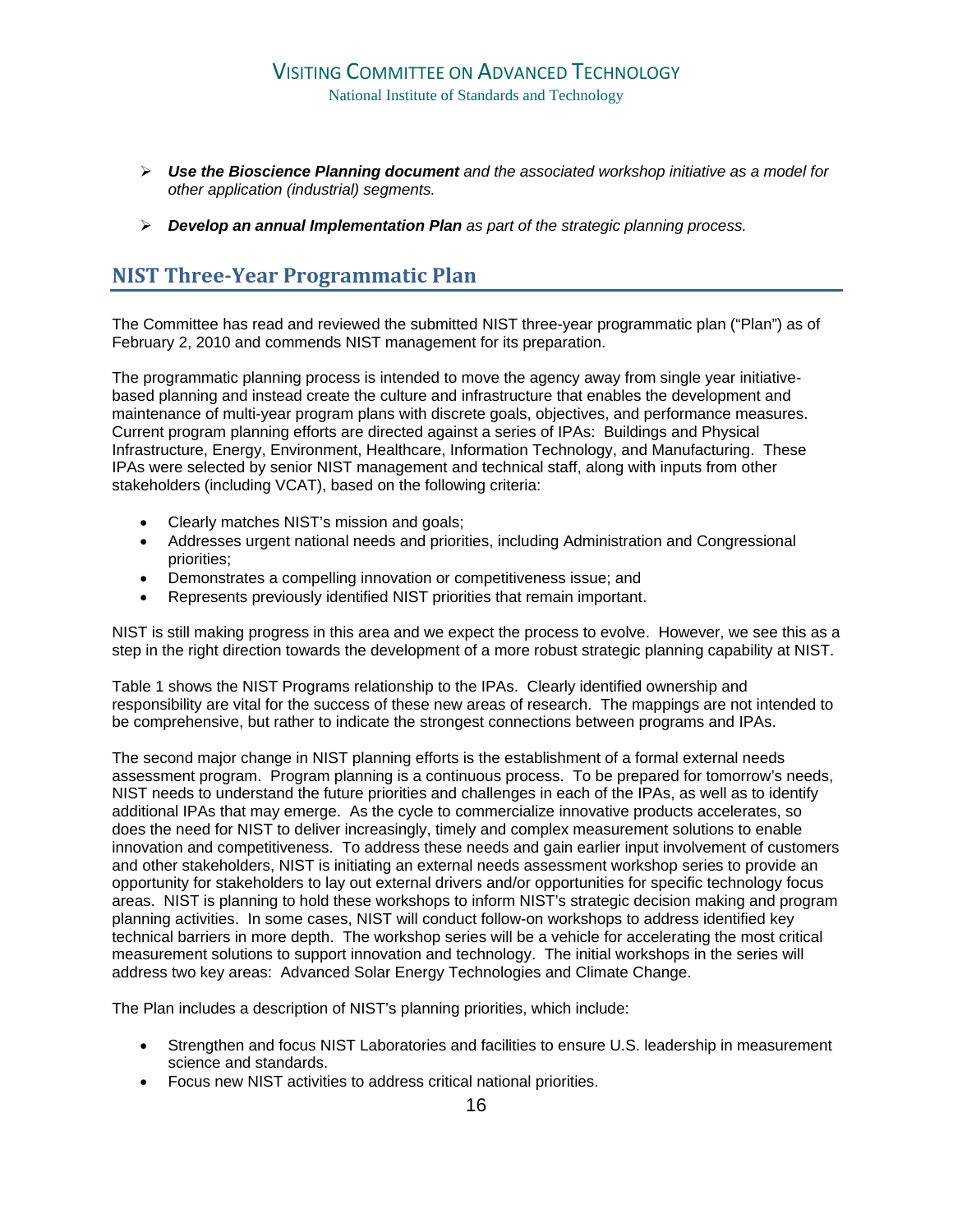## VISITING COMMITTEE ON ADVANCED TECHNOLOGY

National Institute of Standards and Technology

• Expand collaboration to leverage NIST capabilities and advance innovation at regional and national levels.

|                                                                                        | <b>NIST Investment Priority Areas</b> |        |             |            |                           |               |  |
|----------------------------------------------------------------------------------------|---------------------------------------|--------|-------------|------------|---------------------------|---------------|--|
|                                                                                        | Buildings and<br>Physical             | Energy | Environment | Healthcare | Information<br>Technology | Manufacturing |  |
| <b>NIST Programs</b><br><b>Advanced Alternative</b><br>Energies                        | Infrastructure                        |        |             |            |                           |               |  |
| Net-Zero Energy Buildings                                                              |                                       | IJ     |             |            |                           |               |  |
| Greenhouse Gas<br>Measurements and Climate<br>Change                                   |                                       |        |             |            |                           |               |  |
| Sustainable Manufacturing                                                              |                                       |        |             |            |                           |               |  |
| <b>Biomedical Measurements to</b><br><b>Support Disease Diagnosis</b><br>and Treatment |                                       |        |             | ⇔          |                           |               |  |
| Nanomaterial Environmental<br>Health and Safety                                        |                                       |        |             |            |                           |               |  |
| Scalable Cybersecurity for<br>Emerging Technologies and<br><b>Threats</b>              |                                       |        |             |            |                           |               |  |
| Infrastructure Development<br>and Remediation                                          | Ø                                     |        |             |            |                           |               |  |
| <b>Standards for National</b><br><b>Priority Critical</b><br>Infrastructures:          |                                       |        |             |            |                           |               |  |
| <b>Smart Grid</b><br>Interoperability                                                  |                                       |        |             |            |                           |               |  |
| <b>Health Information</b><br>Technology                                                |                                       |        |             |            |                           |               |  |

### **TABLE 1: NIST Programs by Investment Priority Area ( Primary,** 9 **Secondary )**

 $\ddot{\phantom{a}}$ 

We support these planning priorities and believe that the Plan appropriately describes NIST's proposed activities to address these priorities. In particular, we applaud their increased emphasis to partner with other Federal Agencies related to standards, including documentary standards described earlier in this report. In addressing the nation's priorities in areas like energy and healthcare, we believe that NIST is in a unique position to take a leadership role across government because of their expertise for developing state-of-art measurements and defining relevant standards.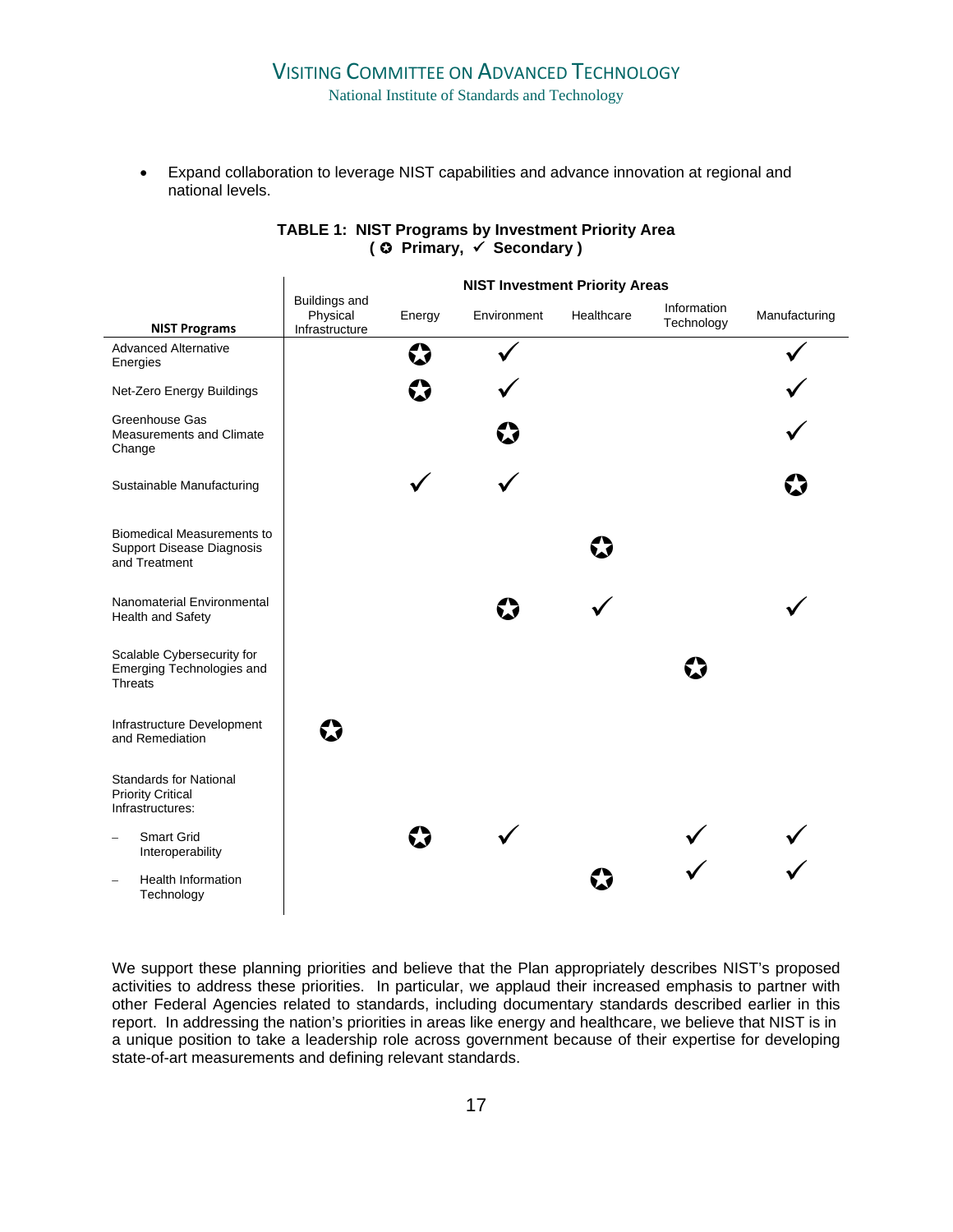We consider this year's three-year programmatic plan to be clearly written and it does an excellent job in describing the organization's priorities and plans to address these priorities. However, it does not discuss their plans for ongoing programs, resources required, nor their plans for what they will stop doing in order to launch new activities. This will flow directly from the Implementation Plan recommended by the VCAT as described in the previous section of the report.

#### *RECOMMENDATIONS:*

- ¾ *Continue efforts toward making multi-year planning an institutional culture.*
- ¾ *Assure external and intra-government partnerships are clearly defined and are an integral part of planning and implementation.*
- ¾ *Balance the reporting of new initiatives in future multi-year planning documents with discussion of ongoing research activities and of programs that will be discontinued. This discussion should include a clear description of the plan that meets the resource requirements, both people and facilities, for the future portfolio.*

## **NIST Management, Leadership, Staffing, and Organizational Structure**

The Committee applauds the nomination and confirmation of Dr. Patrick Gallagher as the Director of NIST. Dr. Gallagher's selection will provide NIST with much needed leadership and stability so necessary to the management, long-term planning, and implementation of important programs. We have already begun to see the positive impact of his appointment as evidenced by a much more proactive engagement with his staff and the VCAT regarding organizational improvements.

NIST is a broad-based organization with activities ranging from deep technical work executed within their own laboratories and with external collaborators to supporting the creation of national standards to managing external funding and recognition programs. These activities have evolved over the years, but the underlying NIST organizational structure that supports them has not seen major change for at least a decade.

In an effort to respond to the various chartered NIST activities, Dr. Gallagher has put forward for approval a top-level reorganization of NIST's management structure. This reorganization would replace the current structure, which has each OU reporting directly to the NIST Director, with a streamlined executive management team consisting of three Associate Directorships. The newly created positions would include the Associate Director for Laboratory Programs responsible for all of the laboratory programs; an Associate Director for Innovation and Industry responsible for all of NIST's extramural programs, and an Associate Director of Management Resources responsible for all of NIST service-providing organizations (safety, facilities, finance, IT, human resources, etc). This new management structure will streamline the management and planning within the agency and put in place the decision-making structure necessary for more effective operations.

Beyond this top-line reorganization of management capabilities, NIST is currently evaluating its broader organizational structure to determine how to maximize the impact of its programs and best serve its stakeholders. In particular, the Director has engaged his leadership team to explore a more efficient way to organize the research laboratories and technical program management. The VCAT had an opportunity to review the principles by which the team is evaluating organizational alternatives and we found the approach to be very sound. The NIST leadership team clearly appreciates the tradeoffs among disciplinary, sector, and mission-based organizational constructs. There appears to be a good understanding of how to balance the needs of program management with internal people development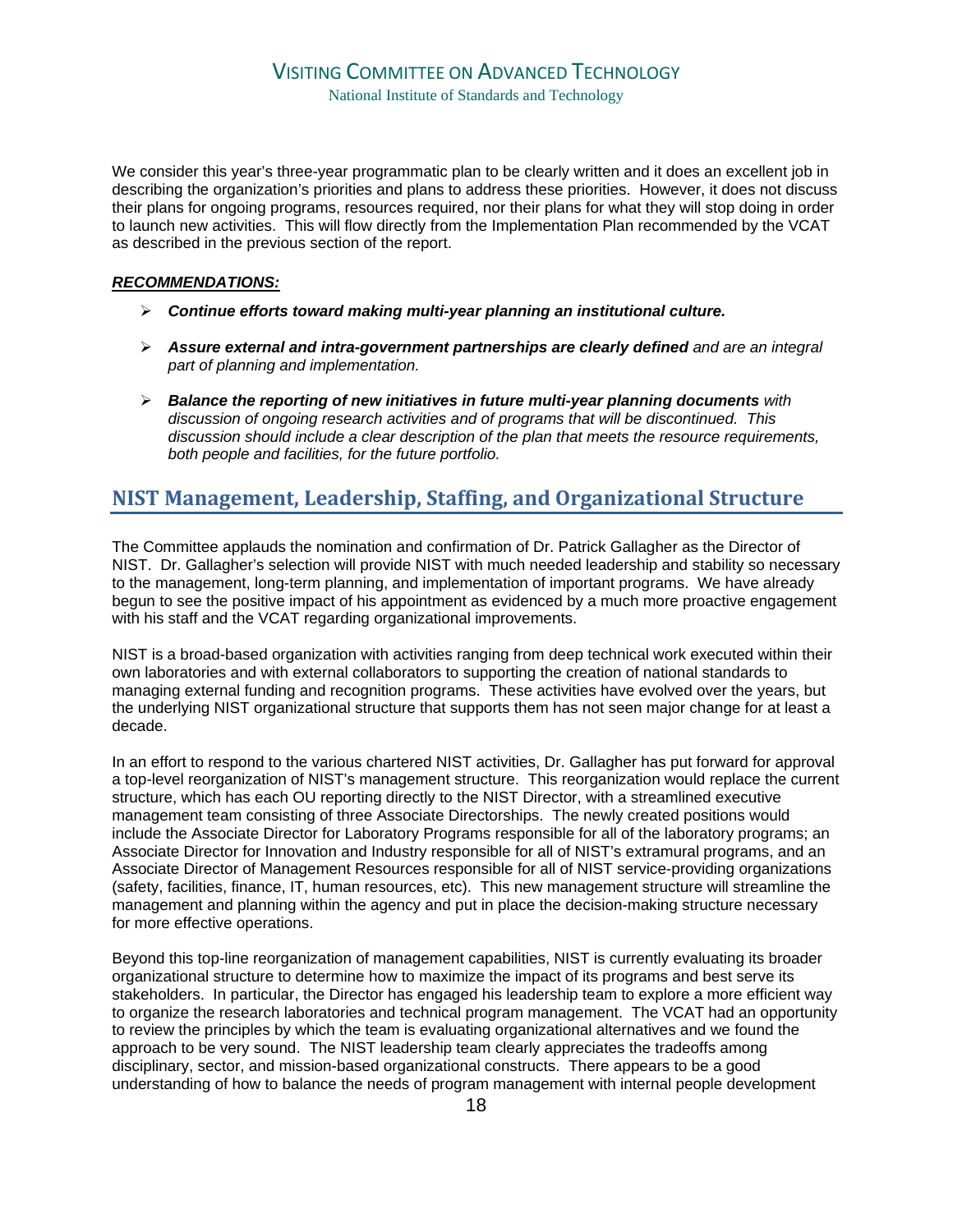and external constituencies. As such, the evaluation process is being designed to take into account the views of various stakeholders inside and outside of NIST including, of course, the researchers.

We had a chance to hear from many of the NIST Laboratory directors and it is very apparent that the broad leadership team is fully engaged in the reorganization discussions and sees opportunities for a realignment of laboratories that can improve the efficiency of executing their technical agendas. The VCAT strongly endorses the proposed top-level restructuring as well as a rigorous analysis and implementation of a research laboratory organizational structure which can most effectively achieve NIST's priorities and goals.

#### *RECOMMENDATIONS:*

- ¾ *Complete the evaluation of organizational structures that can most effectively support the achievement of the goals and priorities described in its three-year programmatic plan. The NIST Director and his key management already have this process well underway. It does and should include input from stakeholders including VCAT, Congressional staff, industry, and the NIST researchers.*
- ¾ *Obtain approval for and begin implementation of this organizational structure no later than the beginning of the second half of 2010. The VCAT supports the NIST leadership in designing and evaluating organizational alternatives and arriving at an optimized organizational recommendation.*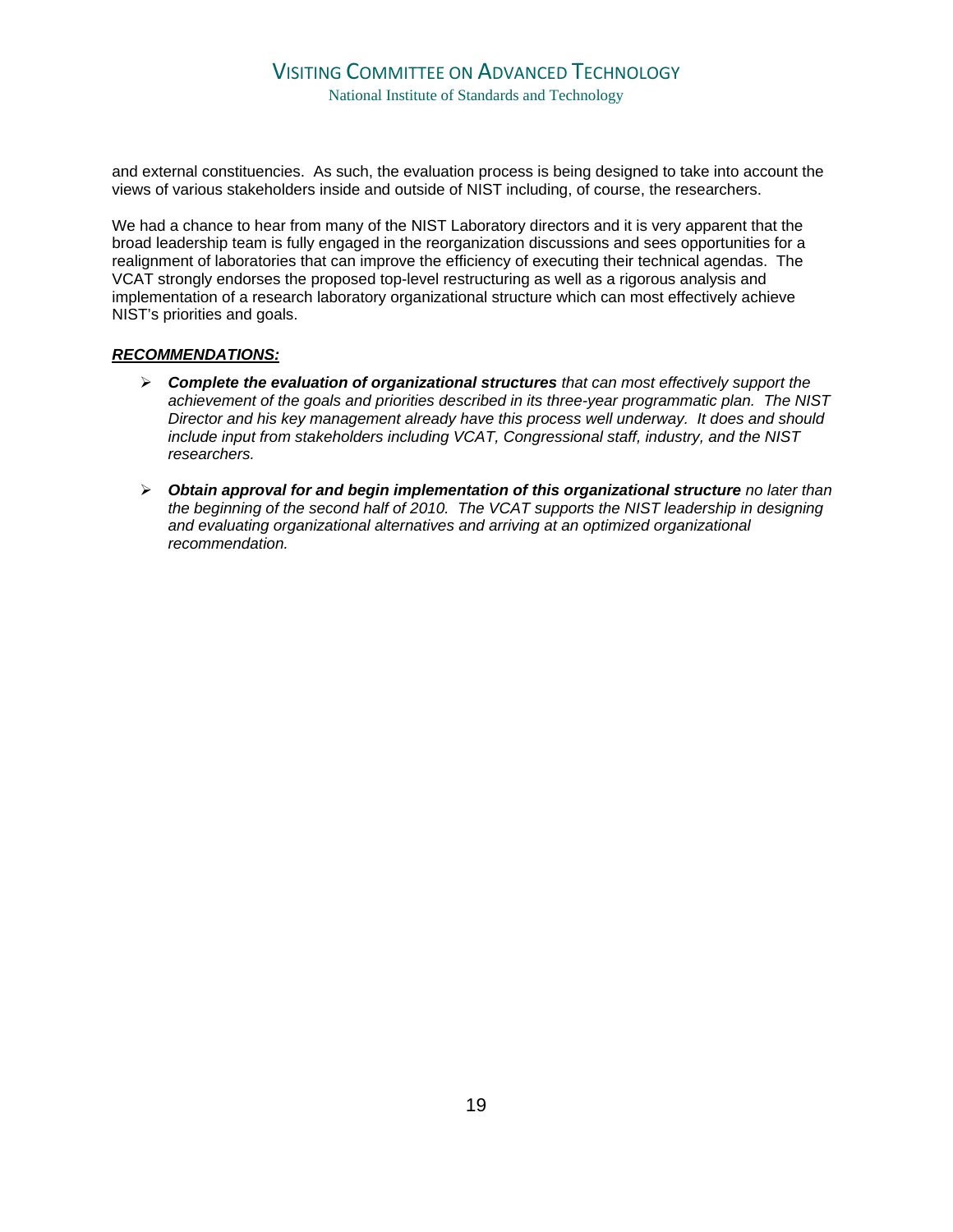## **NIST Budget and Recovery Act**

NIST management faced a difficult challenge in FY 2009 with the late passage of the FY 2009 Omnibus and the near simultaneous passage of the American Reinvestment and Recovery Act (ARRA), which stressed the NIST business and financial systems to their limits. While the VCAT appreciates the additional funding that NIST received through ARRA (see Table 2), the majority of this funding will go outside of NIST and will not address NIST's long-term budgetary shortfalls.

|                                                                 | FY 2008<br>Enacted | FY 2009<br>Enacted | ARRA*   | FY 2010<br><b>Enacted</b> |
|-----------------------------------------------------------------|--------------------|--------------------|---------|---------------------------|
| <b>Scientific and Technical Research and Services</b><br>(STRS) | \$440.5            | \$472.0            | \$220.0 | \$515.0                   |
| National Measurement and Standards Labs                         | 415.2              | 442.6              | 211.0   | 478.1                     |
| <b>Baldrige National Quality Program</b>                        | 7.9                | 9.4                | 0.0     | 9.6                       |
| <b>Corporate Services</b>                                       | 16.5               | 16.5               | 9.0     | 16.8                      |
| <b>Congressionally Designated Projects</b>                      | 0.9                | 3.5                | 0.0     | 10.5                      |
| <b>Industrial Technology Services (ITS)</b>                     | 154.8              | 175.0              | 0.0     | 194.6                     |
| <b>Technology Innovation Program</b>                            | 65.2               | 65.0               | 0.0     | 69.9                      |
| Hollings Manufacturing Extension Partnership                    | 89.6               | 110.0              | 0.0     | 124.7                     |
| <b>Construction of Research Facilities (CRF)</b>                | 160.5              | 172.0              | 360.0   | 147.0                     |
| NIST Construction and Major Renovations                         | 79.2               | 98.0               | 180.0   | 80.0                      |
| <b>Competitive Construction Grant Program</b>                   | 30.0               | 30.0               | 180.0   | 20.0                      |
| <b>Congressionally Designated Projects</b>                      | 51.3               | 44.0               | 0.0     | 47.0                      |
| <b>Total NIST</b>                                               | 755.8              | 819.0              | 580.0   | 856.6                     |

## **TABLE 2: NIST Budget (Dollars in Millions)**

 **\*** Excludes \$10 million from DOE for Smart Grid and \$20 million from HHS for healthcare IT.

## **NIST Recovery Act Spending**

With the passage of the Recovery Act, NIST received \$580 million in direct appropriations, as well as another \$30 million in transfers from other agencies (\$20 million from HHS for healthcare IT and \$10 million from DOE for Smart Grid).

In determining how to allocate these funds, NIST took the position that increased investment in measurement science would strengthen the platform upon which long-term economic recovery would be built, namely through future innovations in areas like green technology, alternative energies, advanced computing, and information technologies. Examples of how NIST is focusing its Recovery Act spending on strengthening the nation's measurement science capabilities include the following activities:

• \$108 million to purchase advanced scientific and measurement equipment available from U.S. manufacturers that are needed to strengthen NIST's capabilities targeting the development of alternative energy technologies, the environmental monitoring and mitigation tools, the development and fabrication of advanced nanotechnology, and many other technical areas. Examples include: advanced laser systems that are necessary for precise and accurate